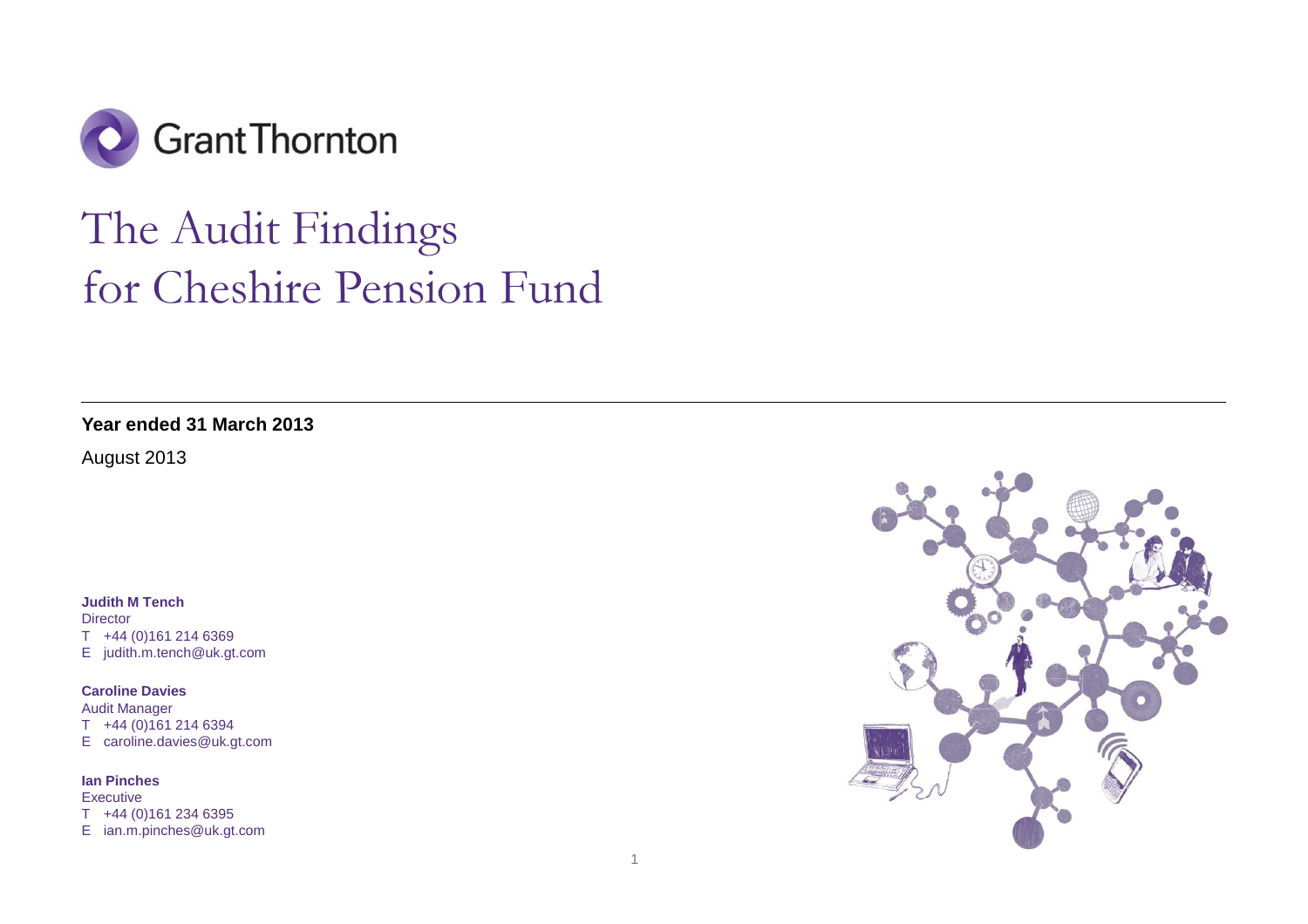The contents of this repor<sup>t</sup> relate only to those matters which came to our attention during the conduct of our normal audit procedures which are designed primarily for the purpose of expressing our opinion on the financial statements. Our audit is not designed to test all internal controls or identify all areas of control weakness. However, where, as par<sup>t</sup> of our testing, we identify any control weaknesses, we will repor<sup>t</sup> these to you. In consequence, our work cannot be relied upon to disclose defalcations or other irregularities, or to include all possible improvements in internal control that a more extensive special examination might identify.

We do not accep<sup>t</sup> any responsibility for any loss occasioned to any third party acting, or refraining from acting on the basis of the content of this report, as this repor<sup>t</sup> was not prepared for, nor intended for, any other purpose.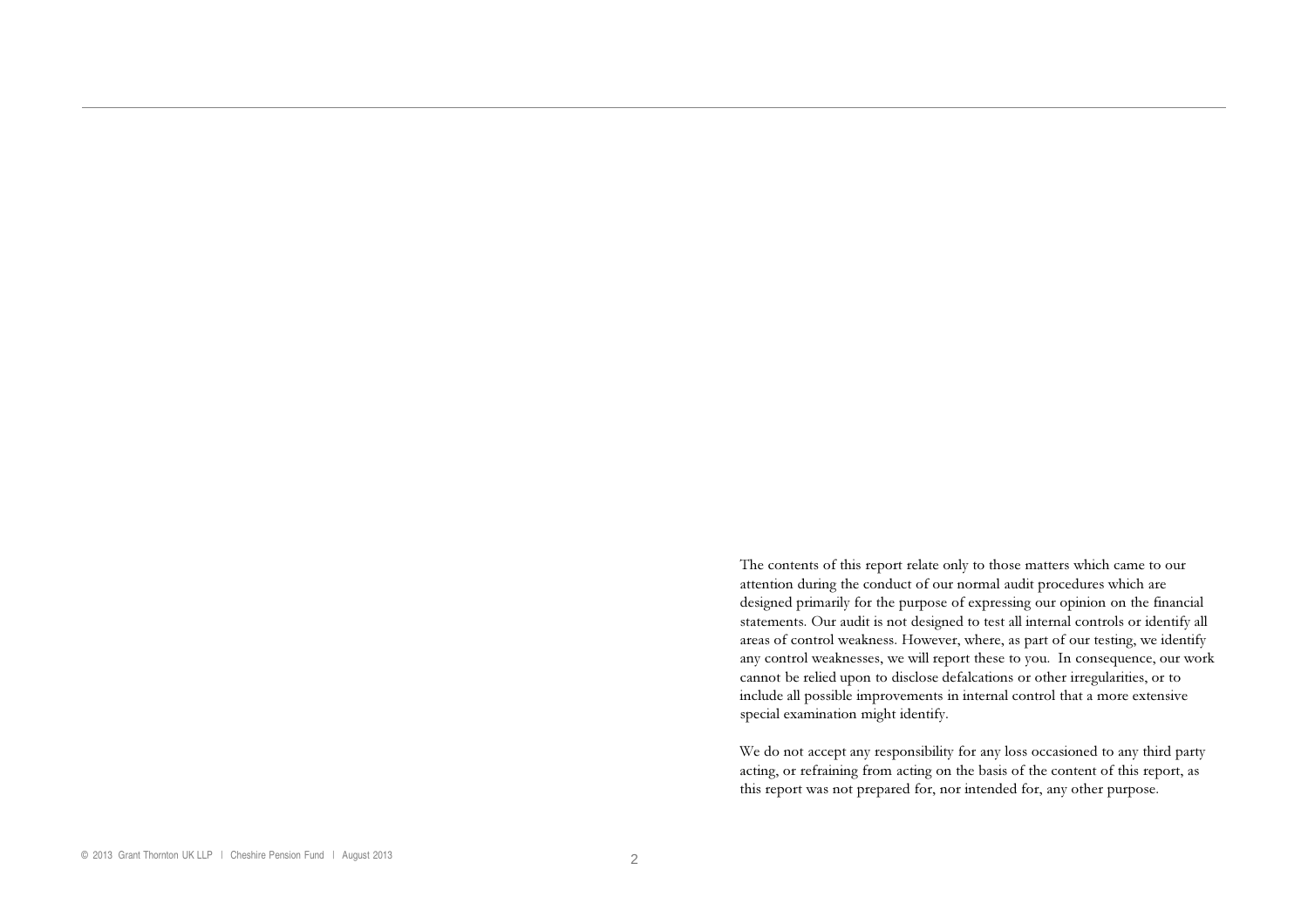### Contents

| <b>Section</b> |                                           | Page |
|----------------|-------------------------------------------|------|
| 1.             | Executive summary                         |      |
| 2.             | Audit findings                            |      |
| 3.             | Fees, non audit services and independence | 15   |
| 4.             | Communication of audit matters            | 17   |
|                |                                           |      |

### Appendices

| A Action plan                                        | 20 |
|------------------------------------------------------|----|
| B Proposed audit opinion on the financial statements | 22 |
| C Proposed audit opinion on the annual report        | 23 |
| D Draft letter of representation                     | 24 |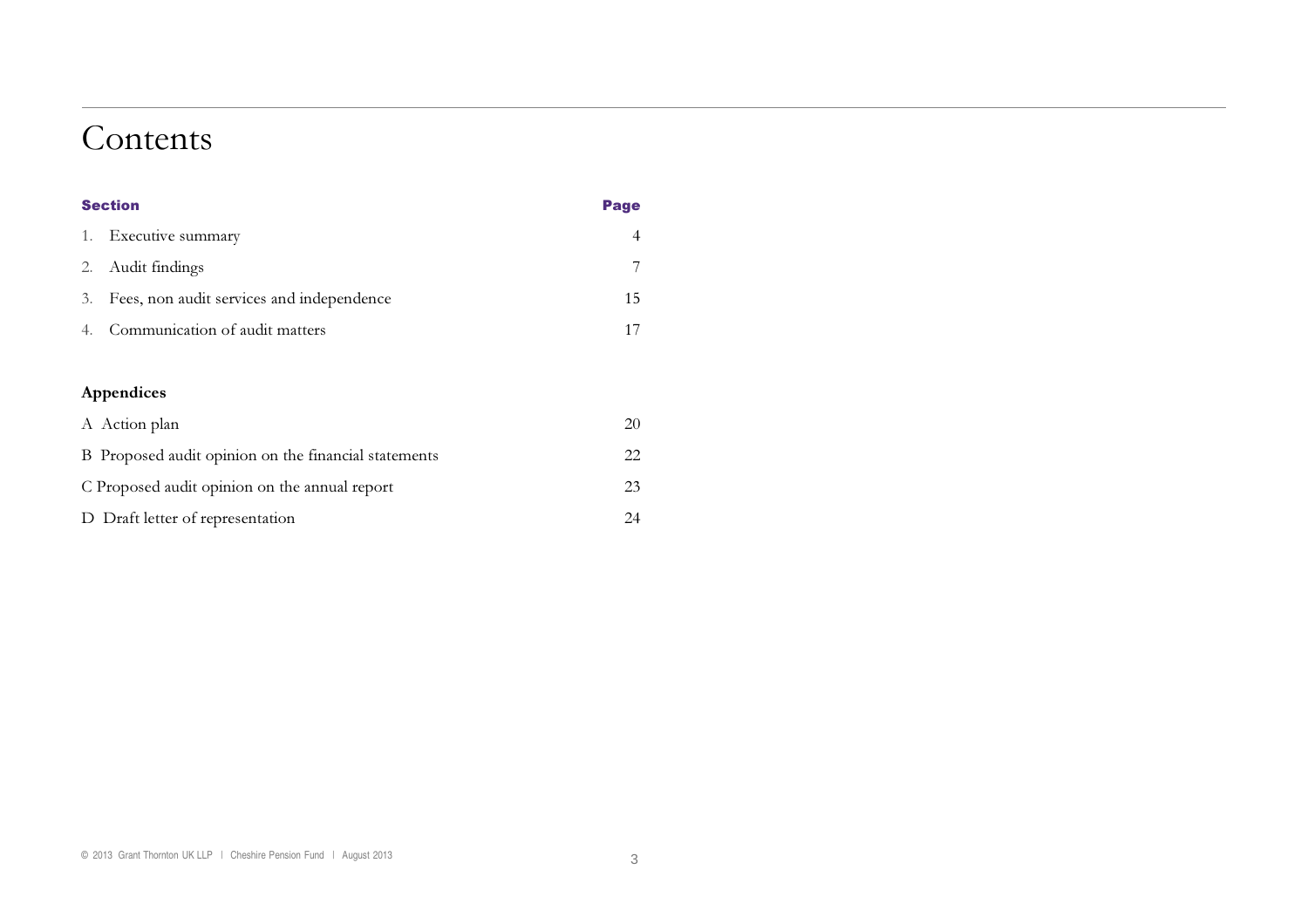### **Section 1:** Executive summary

**01. Executive summary** 

**02. Audit findings** 

**03. Fees, non audit services and independence** 

**04. Communication of audit matters**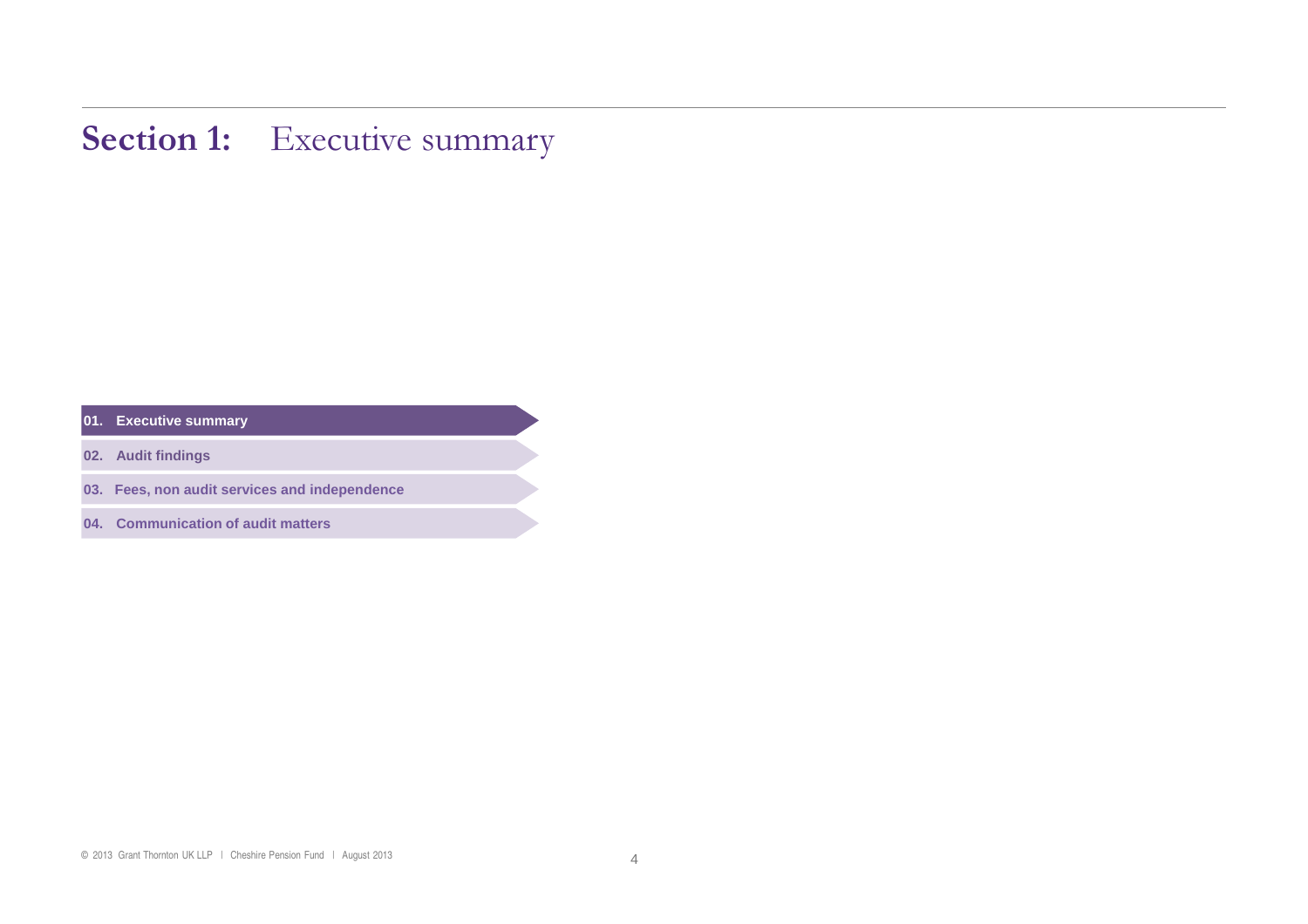## Executive summary

### Purpose of this report

This report highlights the key issues arising from the audit of Cheshire Pension Fund's ('the Fund') financial statements for the year ended 31 March 2013. It is also used to report our audit findings to management and those charged with governance in accordance with the requirements of International Standard on Auditing (UK & Ireland) 260.

Under the Audit Commission's Code of Audit Practice we are required to report whether, in our opinion, the Fund's financial statements present a true and fair view of the financial position, the financial transactions of the fund during the year and that they have been properly prepared in accordance with the Code of Practice on Local Authority Accounting.

### Introduction

In the conduct of our audit we have not had to alter or change the planned approach as communicated to you in our audit plan in June 2013.

Our audit is substantially complete although we are finalising our work in the following areas:

- • obtaining and reviewing the management letter of representation;
- completing our work to support issue of IAS19 assurances to scheduled bodies;
- updating our post balance sheet events review, to the date of signing the audit opinion;
- our review of the Annual report; and
- our final review procedures.

### Key audit and financial reporting issues

### Financial statements opinion

We expect to provide an unqualified opinion on the financial statements.

We have not identified any material adjustments affecting the Fund's draft financial position, which showed net assets of  $\text{\textsterling}3,359\text{m}$ .

The key messages arising from our audit of the Fund's financial statements are:

- a material reclassification of  $f_{\rm L}$ 147m between Pooled Investment Vehicles and Equities, as set out in page <sup>13</sup> of this report.
- • the draft financial statements were provided at the start of our audit work and high quality working papers were made available;
- • Officers were available throughout our audit fieldwork to provide additional supporting information in a timely manner and resolved our queries promptly.

### Controls

The Council's management is responsible for the identification, assessment, management and monitoring of risk, and for developing, operating and monitoring the system of internal control.

Our audit is not designed to test all internal controls or identify all areas of control weakness. However, where, as part of our testing, we identify any control weaknesses, we report these to the Council.

Our work has not identified any control weaknesses which we wish to highlight for your attention, except for some minor IT control weaknesses. Further details are provided within section 2.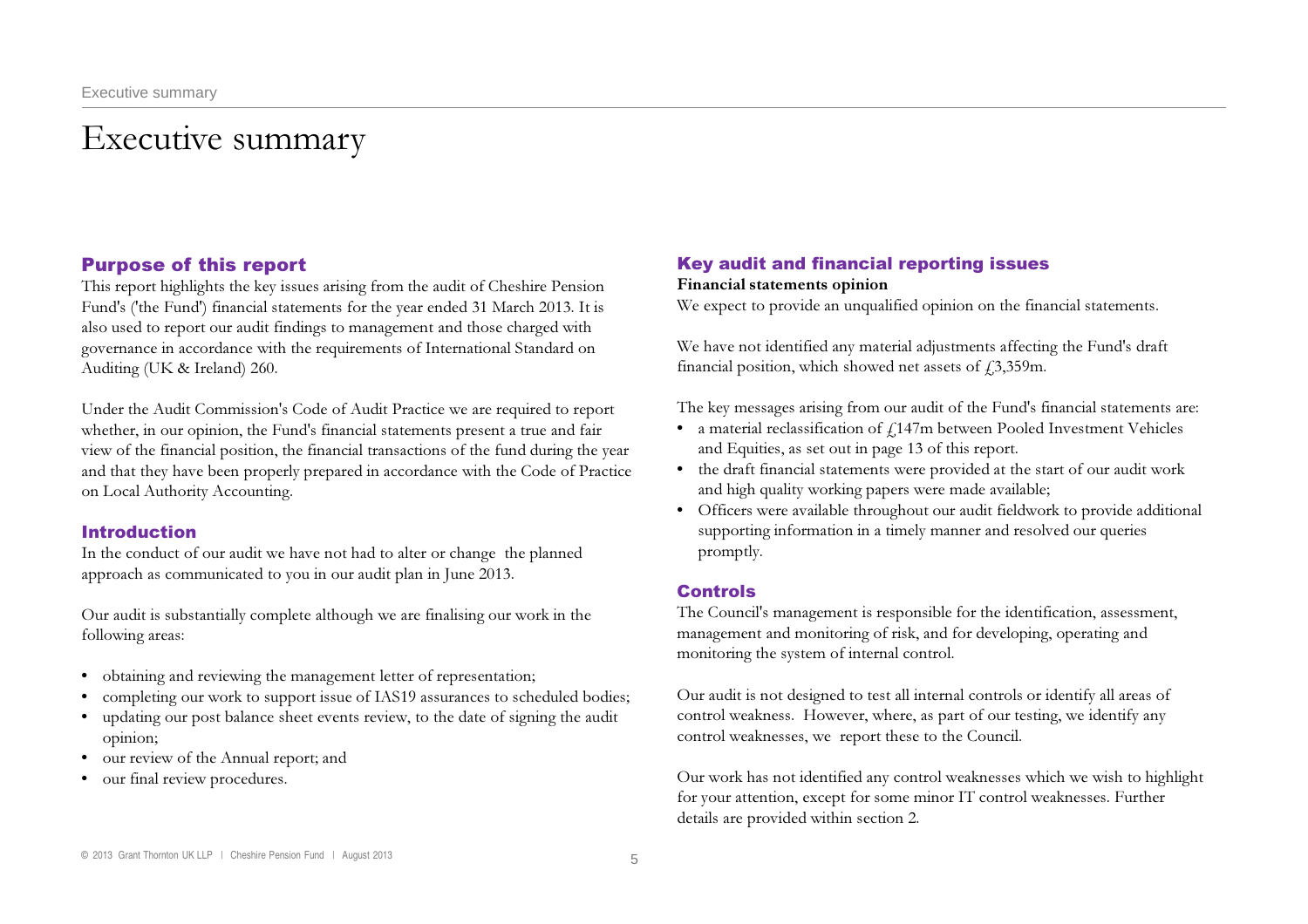### The way forward

Matters arising from the financial statements audit with the Director of Resources and officers.

We have made a number of recommendations, which are set out in the action plan at Appendix A. Recommendations have been discussed and agreed with the Director of Resources and the finance team.

### Acknowledgment

We would like to take this opportunity to record our appreciation for the assistance provided by the finance team and other staff during the course of our audit.

> Grant Thornton UK LLP9 August 2013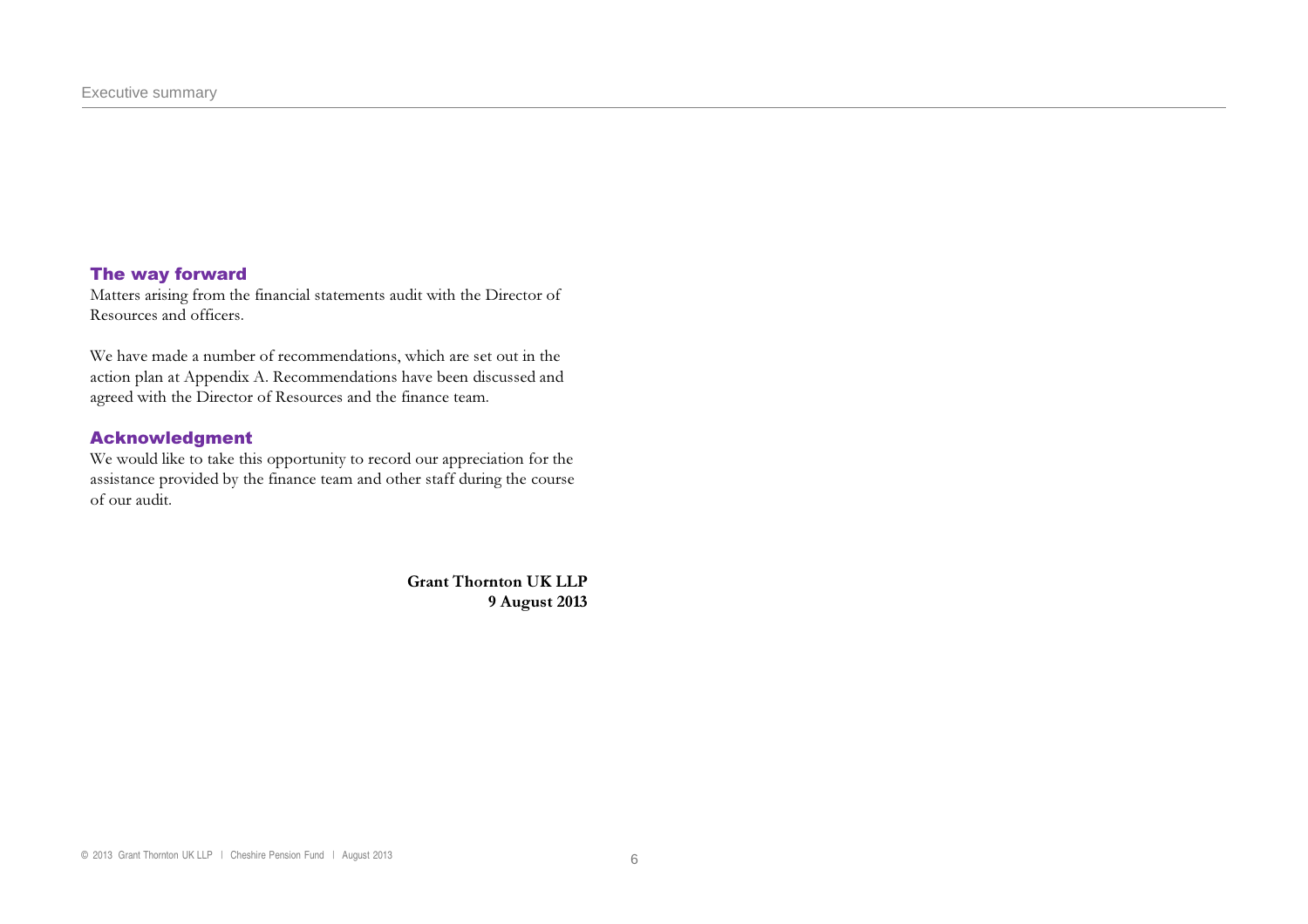### Section 2: Audit findings

**01. Executive summary** 

**02. Audit findings** 

**03. Fess, non audit services and independence** 

**04. Communication of audit matters**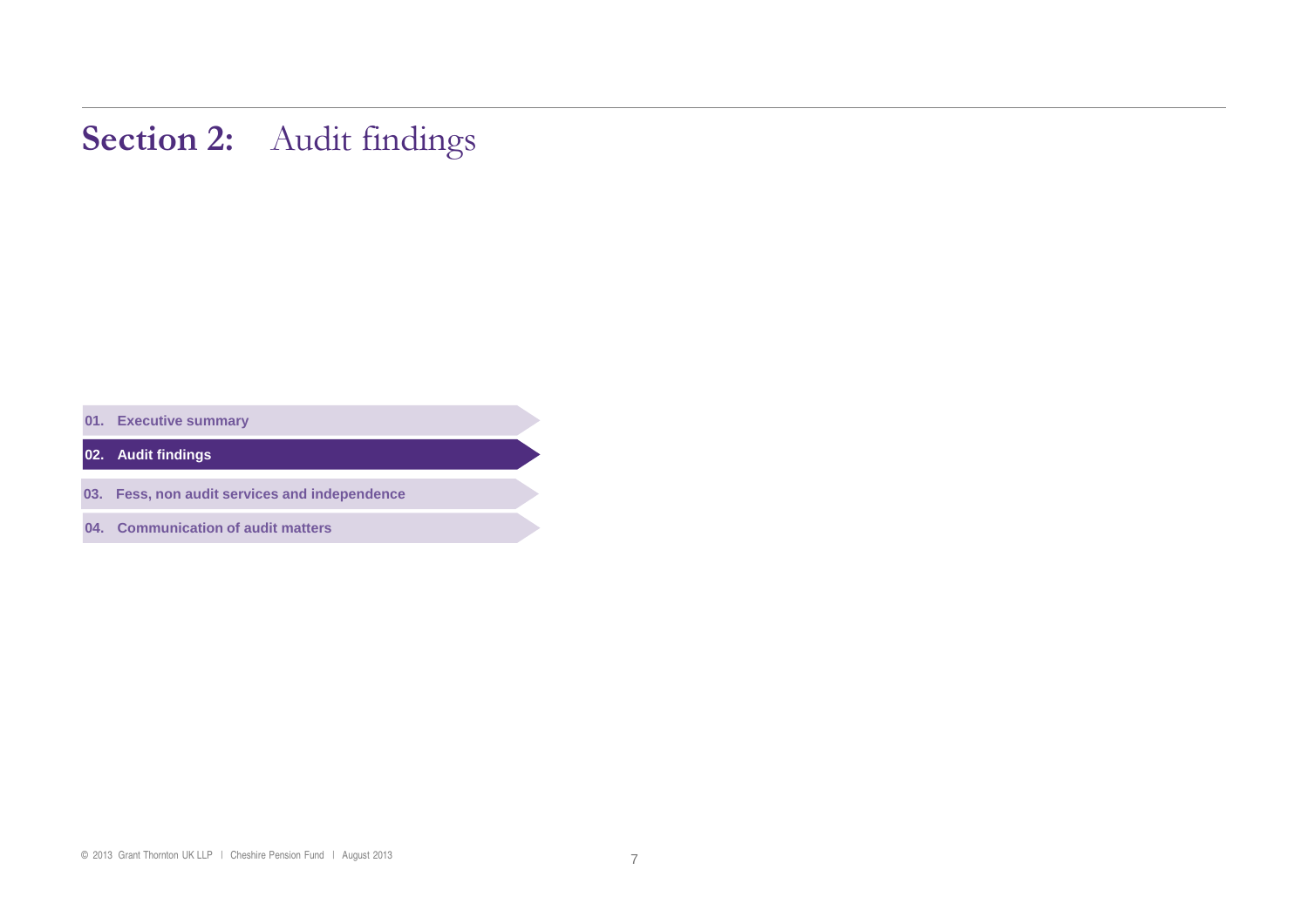Audit findings

## Audit findings

In this section we present our findings in respect of matters and risks identified at the planning stage of the audit and additional matters that arose during the course of our work. We set out on the following pages the work we have performed and findings arising from our work in respect of the audit risks we identified in our audit plan, presented to the Pensions Committee on 07 June 2013 and the Audit and Governance Committee on 25 June 2013. We also set out the adjustments to the financial statements from our audit work and our findings in respect of internal controls.

### Changes to Audit Plan

We have not made any changes to our Audit Plan as previously communicated to you.

### Audit opinion

We anticipate that we will provide the Fund with an unqualified opinion on the financial statements. Our anticipated audit opinion on the financial statements is set out in Appendix B. We have also included our anticipated opinion on the annual report at Appendix C.

### Letter of Representation

We have provided the Fund with a suggested letter of representation. We are not seeking any specific representations. This is included at Appendix D.

### IAS 19 assurances

We are in the process of completing work to support the IAS19 assurances required by a number of scheduled bodies to the pension scheme. This work is in addition to our core audit programme and was set out in the Audit Plan presented to you in June. This work is likely to incur an extra fee. We will are currently waiting for the Audit Commission to agree the fee variations and will update you as necessary.

### Follow up of previous recommendations

We have reviewed the work of your predecessor auditor in planning our audit programme, including <sup>a</sup> review of previous recommendations. This involved reviewing key reconciliations at year to ensure they have been carried out. Our follow up work is complete and there are no matters that we wish to bring to your attention.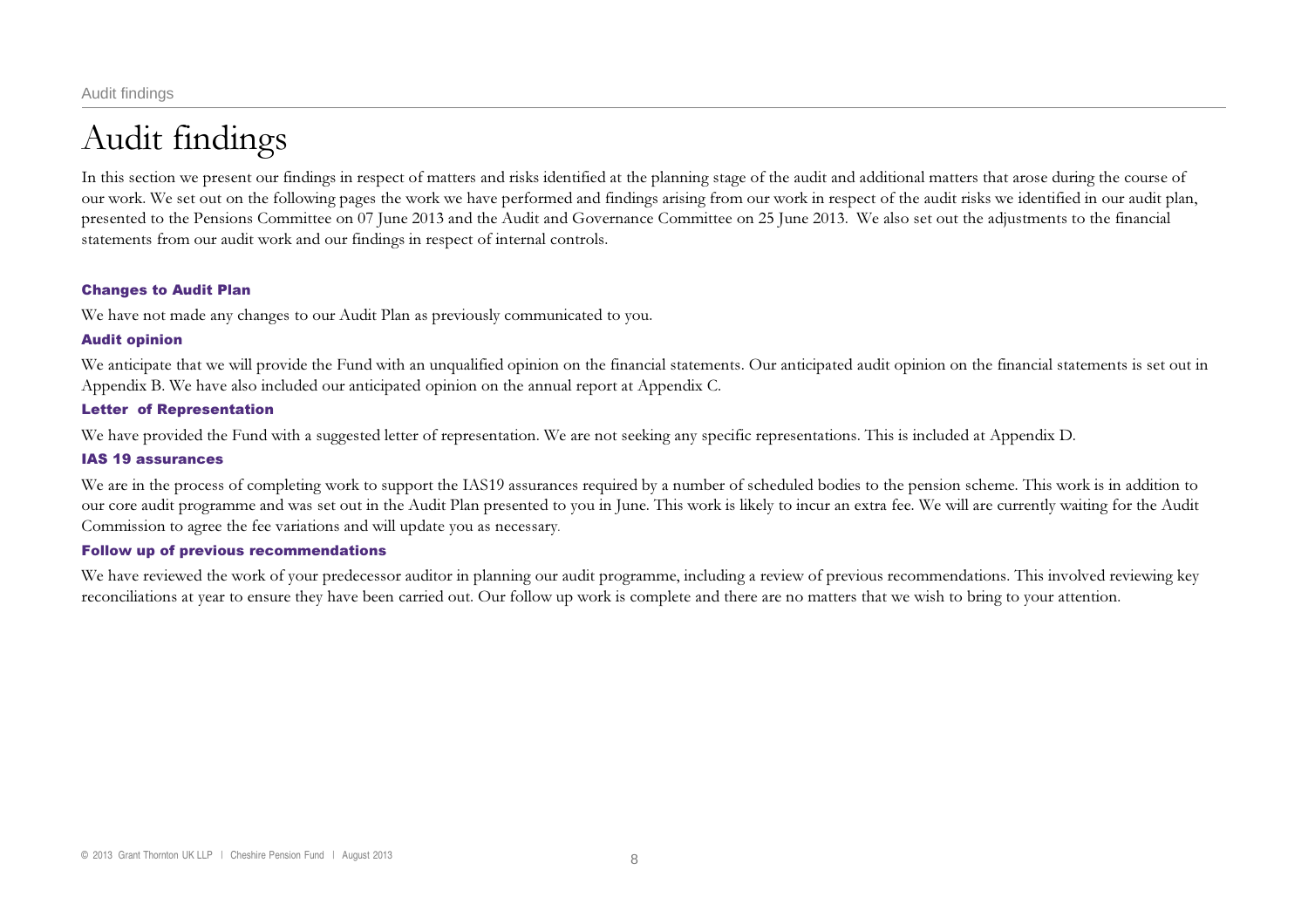## Audit findings against significant risks

"Significant risks often relate to significant non-routine transactions and judgmental matters. Non-routine transactions are transactions that are unusual, either due to size or nature, and that therefore occur infrequently. Judgmental matters may include the development of accounting estimates for which there is significant measurement uncertainty" (ISA 315).

In this section we detail our response to the significant risks of material misstatement which we identified in the Audit Plan. As we noted in our plan, there are two presumed significant risks which are applicable to all audits under auditing standards.

|    | Risks identified in our audit plan                                                                                                                      | <b>Work completed</b>                                                                                                                                             | <b>Assurance gained and issues arising</b>                                                                                                                                                                                                                                                                                                                      |
|----|---------------------------------------------------------------------------------------------------------------------------------------------------------|-------------------------------------------------------------------------------------------------------------------------------------------------------------------|-----------------------------------------------------------------------------------------------------------------------------------------------------------------------------------------------------------------------------------------------------------------------------------------------------------------------------------------------------------------|
| 1. | Improper revenue recognition<br>Under ISA 240 there is a presumed risk that revenue<br>may be misstated due to improper recognition                     | review and testing of revenue recognition policies<br>$\bullet$<br>testing of material revenue streams<br>review of unusual significant transactions<br>$\bullet$ | Our audit work has not identified any issues in<br>respect of revenue recognition.                                                                                                                                                                                                                                                                              |
| 2. | <b>Management override of controls</b><br>Under ISA 240 there is a presumed risk that<br>management over-ride of controls is present in all<br>entities | review of accounting estimates, judgements and<br>decisions made by management<br>testing of journals entries<br>review of unusual significant transactions       | Our audit work has not identified any evidence of<br>management override of controls. In particular the<br>findings of our review of journal controls and testing<br>of journal entries have not identified any significant<br>issues.<br>We set out later in this section of the report our work<br>and findings on key accounting estimates and<br>judgments. |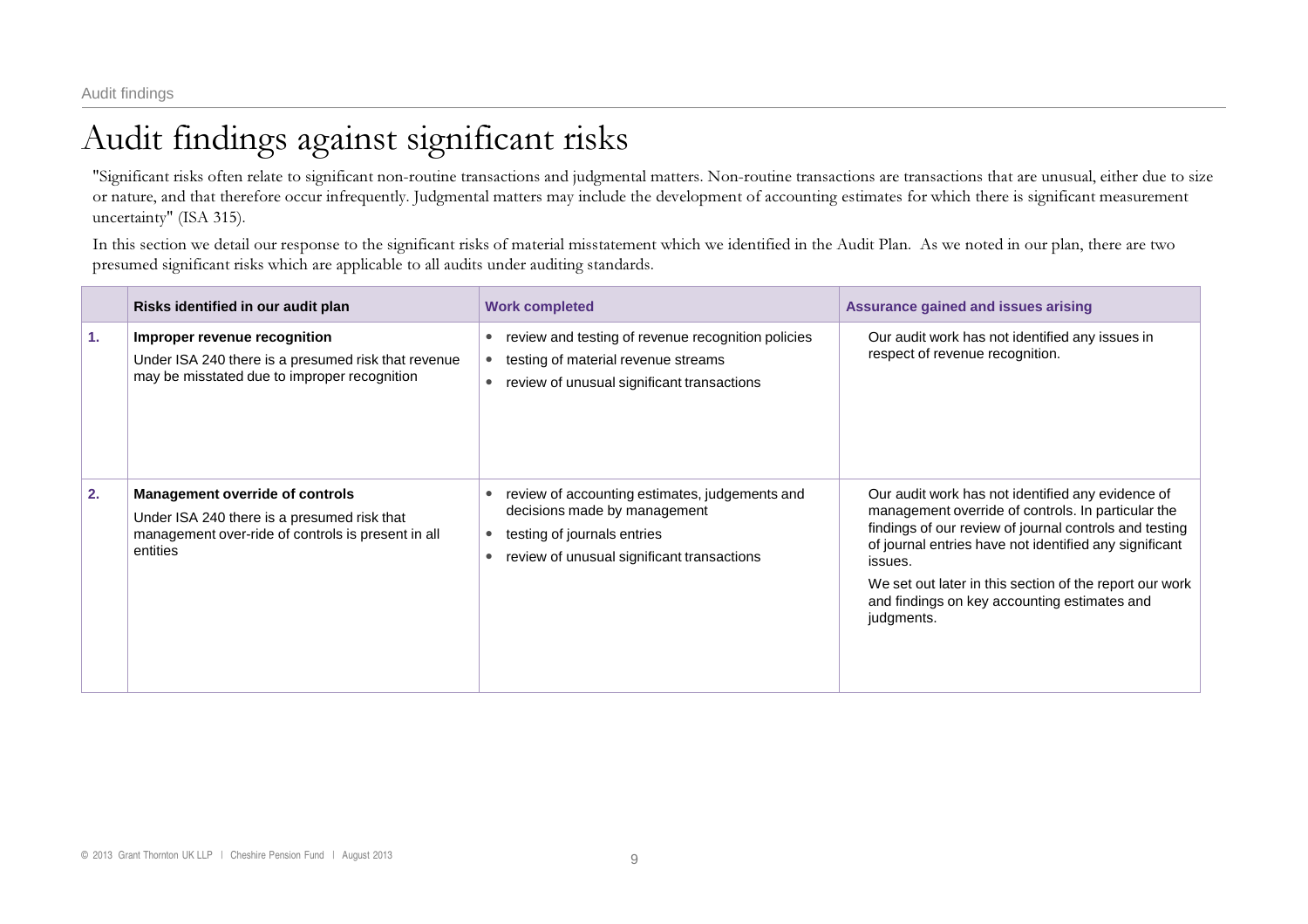## Audit findings against other risks

In this section we detail our response to the other risks of material misstatement which we identified in the Audit Plan. Recommendations, together with management responses are attached at appendix A.

| <b>Transaction cycle</b>                                                                   | <b>Description of risk</b>                                                                       | <b>Work completed</b>                                                                                                                                                                                                                                                                                                                                                                                                             | <b>Assurance gained &amp; issues arising</b>                                                                                                                                                                                                                                                                                                                                                                                                      |
|--------------------------------------------------------------------------------------------|--------------------------------------------------------------------------------------------------|-----------------------------------------------------------------------------------------------------------------------------------------------------------------------------------------------------------------------------------------------------------------------------------------------------------------------------------------------------------------------------------------------------------------------------------|---------------------------------------------------------------------------------------------------------------------------------------------------------------------------------------------------------------------------------------------------------------------------------------------------------------------------------------------------------------------------------------------------------------------------------------------------|
| <b>Investments</b>                                                                         | Investments not valid<br>Investments activity not valid<br>Fair value measurement not<br>correct | obtained independent, direct confirmation of<br>balances from Investment Managers, and<br>Custodian.<br>Obtain independent confirmation of valuation of<br>property investments.<br>3-way reconciliation between records of the fund<br>managers, the custodian, and the Fund<br>Sample testing of valuations, in particular hard-to-<br>value investments<br>Testing of sales / purchases in material classes of<br>investments. | Our audit work has not identified any investments held by<br>the Fund that are not valid, or where the fair value<br>measurement is not correct.<br>Our audit work supports the valuations of investments<br>where estimation techniques and judgement have been<br>applied.<br>An material misclassification was identified in the course<br>of the audit, which officers had already identified. This is<br>detailed on page 13 of this report. |
| <b>Benefit Payments</b>                                                                    | Benefits improperly<br>computed/claims liability<br>understated                                  | Sample testing of pension payments, lump sums,<br>and refunds<br>Analytical procedures rationalising pensions paid<br>with changes in pensioner numbers & annual<br>pension increases applicable to 12/13<br>Reconciliation of movements in membership<br>statistics to transactions in the accounting records                                                                                                                    | Our audit work did not identify any evidence that benefit<br>payments have been improperly computed, or the claims<br>liability understated.                                                                                                                                                                                                                                                                                                      |
| <b>Contributions</b><br>© 2013 Grant Thornton UK LLP   Cheshire Pension Fund   August 2013 | Recorded contributions not<br>correct                                                            | Review design of controls regarding receipt of<br>contributions at the Fund, and walkthrough to<br>ensure these controls are operating effectively.<br>Sample testing of individual members<br>contributions received by the Fund.<br>Sample testing of lump sums.<br>Analytical procedures rationalising contributions<br>received to changes in member data and payroll<br>10<br>data.                                          | Our audit work has not identified any evidence that<br>contributions been recorded incorrectly.                                                                                                                                                                                                                                                                                                                                                   |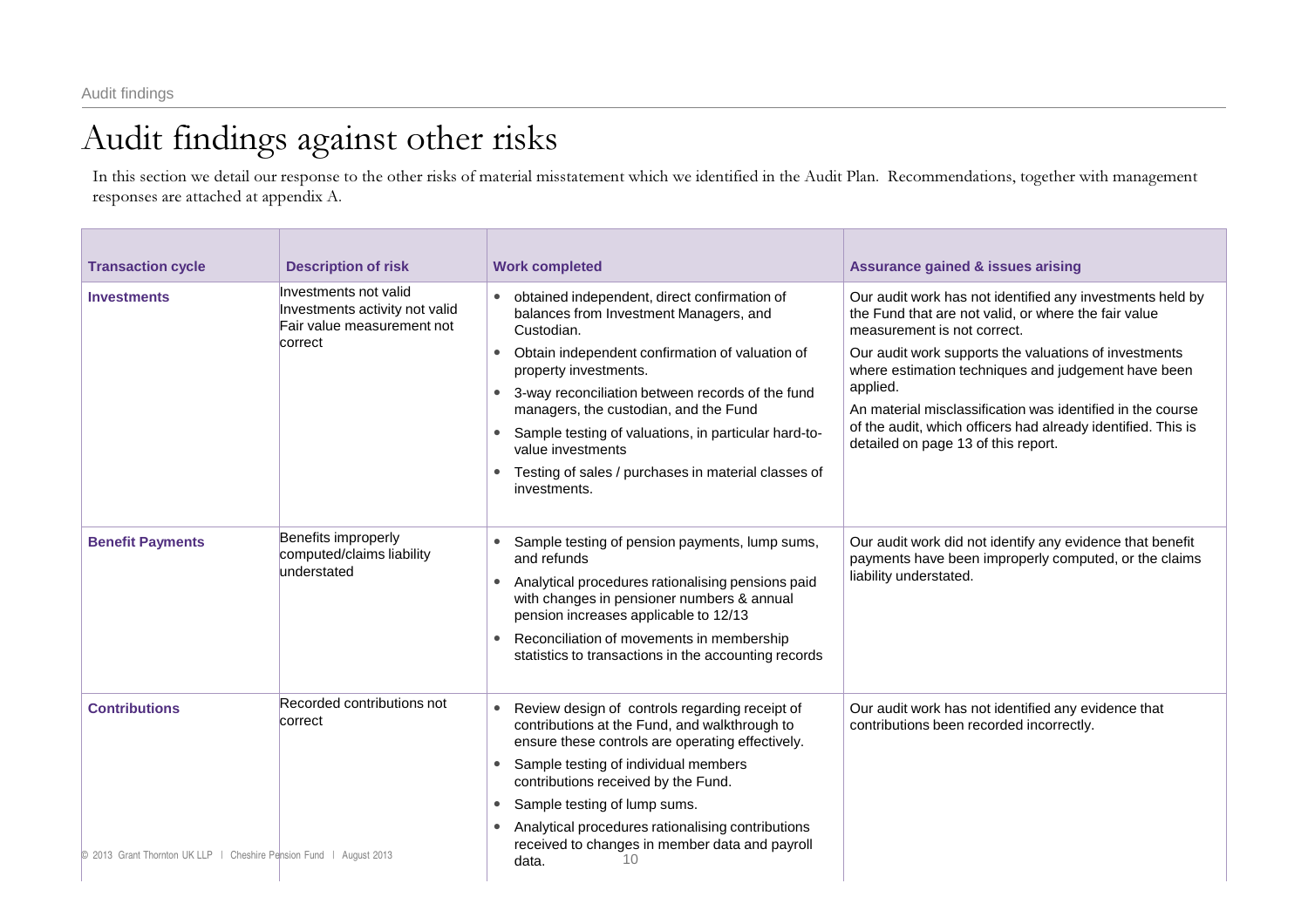## Audit findings against other risks

### Review of Information Technology (IT) Controls

As part of our planned programme of work, our information systems specialist team undertook a high level review of the general IT control environment at the Administering authority. This was undertaken as part of the review of the internal controls system and included a follow up of the issues that had been raised by the previous auditor, the Audit Commission. We are pleased to report that no significant issues arose from our work, however, we identified a number of minor areas where the existing IT arrangements can be further developed including :

- transferring responsibility for administrative access for security within the Capita Academy system to IT system administrators rather than end users

enforcing password complexity within Oracle Financials and Capita Academy

periodically performing user account reviews for appropriateness of access

developing formal batch processing policies and procedures.

Our recommendations are set out at Appendix A.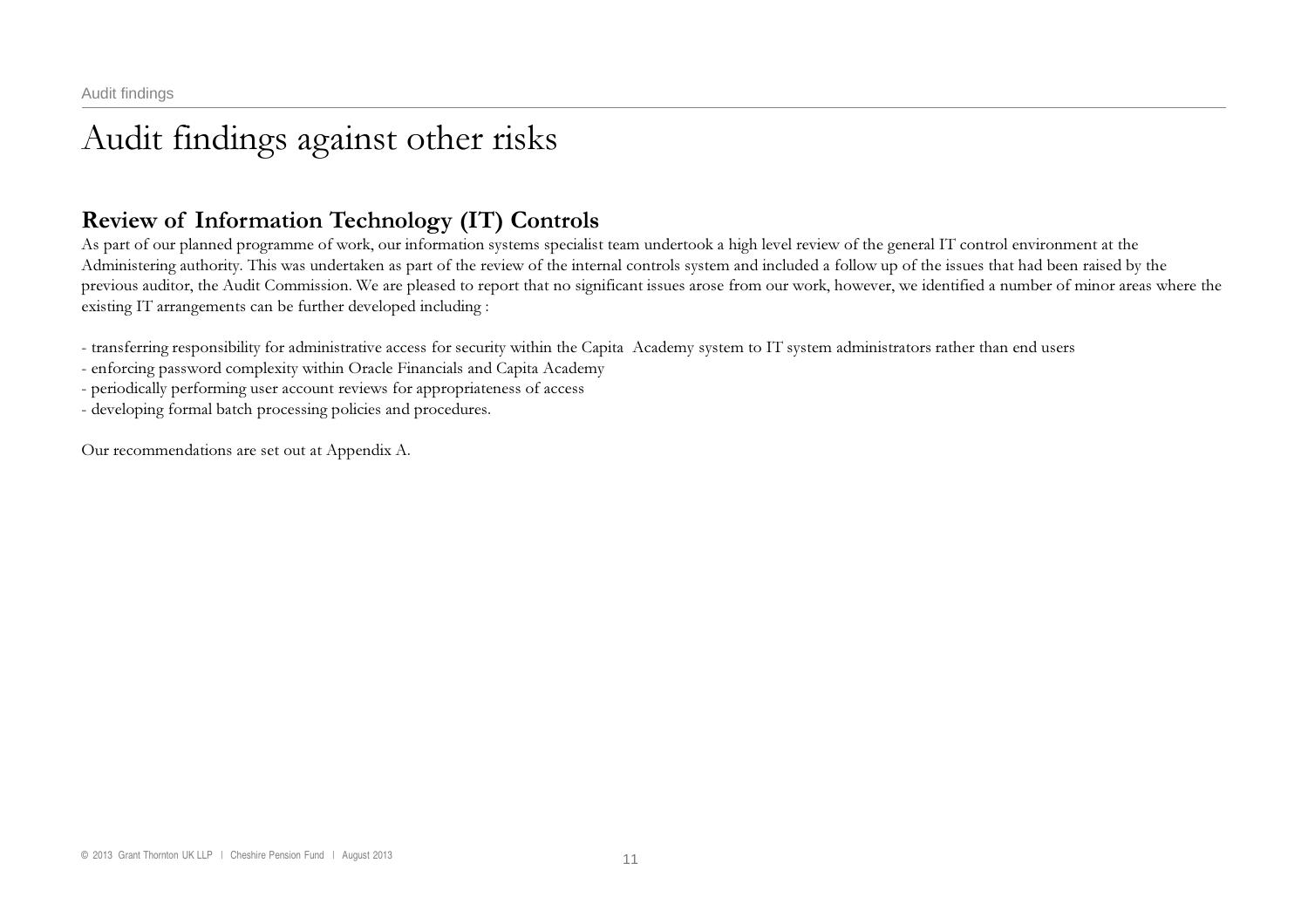## Accounting policies, estimates & judgements

In this section we repor<sup>t</sup> on our consideration of accounting policies, in particular revenue recognition policies, and key estimates and judgements made and included with the Fund's financial statements.

| <b>Accounting area</b>           | <b>Summary of policy</b>                                                                                                                                                                                                                                                                                                                                                                  | <b>Comments</b>                                                                                                                                                                                                                                                                                                                                                   | <b>Assessment</b> |
|----------------------------------|-------------------------------------------------------------------------------------------------------------------------------------------------------------------------------------------------------------------------------------------------------------------------------------------------------------------------------------------------------------------------------------------|-------------------------------------------------------------------------------------------------------------------------------------------------------------------------------------------------------------------------------------------------------------------------------------------------------------------------------------------------------------------|-------------------|
| <b>Revenue recognition</b>       | Contribution Income: normal contributions<br>for both employee and employers is<br>accounted for on an accruals basis<br>Transfers to and from the scheme:<br>Transfers are recognised when they are<br>received / paid.<br>Investment Income: The Fund adopts<br>several different recognition approaches<br>dependent on the types of investment as<br>disclosed within the statements. | The revenue recognition policies of the Fund are appropriate and<br>$\bullet$<br>in line with the relevant accounting framework<br>The application of the revenue recognition policies at the Fund is<br>$\bullet$<br>not considered complex, and our testing has not identified any<br>inappropriate revenue recognition                                         | Green             |
| <b>Judgements and estimates</b>  | Key estimates and judgements include :<br>investment valuation for unquoted,<br>hard to value investments<br>pension fund actuarial valuations and<br>settlements                                                                                                                                                                                                                         | The valuation of the Fund's investment portfolio has been<br>substantively tested to gain assurance that it is not materially<br>misstated<br>We have confirmed that the work of the actuary is in line with<br>$\bullet$<br>professional standards an regulation, and that they are a reliable<br>source of estimation relating to the pension fund liabilities. | Green             |
| <b>Other accounting policies</b> | The Fund's accounting policies are in<br>accordance with the requirements of the<br>Code of Practice on Local Authority<br>Accounting                                                                                                                                                                                                                                                     | We have reviewed the Fund's policies against the requirements<br>$\bullet$<br>of the Code of Practice on Local Authority Accounting and do not<br>have any comments to make.                                                                                                                                                                                      | Green             |

#### **Assessment**

• Marginal accounting policy which could potentially attract attention from regulators **• Accounting policy appropriate but scope for improved disclosure** • Accounting policy appropriate and disclosures sufficient

© 2013 Grant Thornton UK LLP | Cheshire Pension Fund | August 2013 12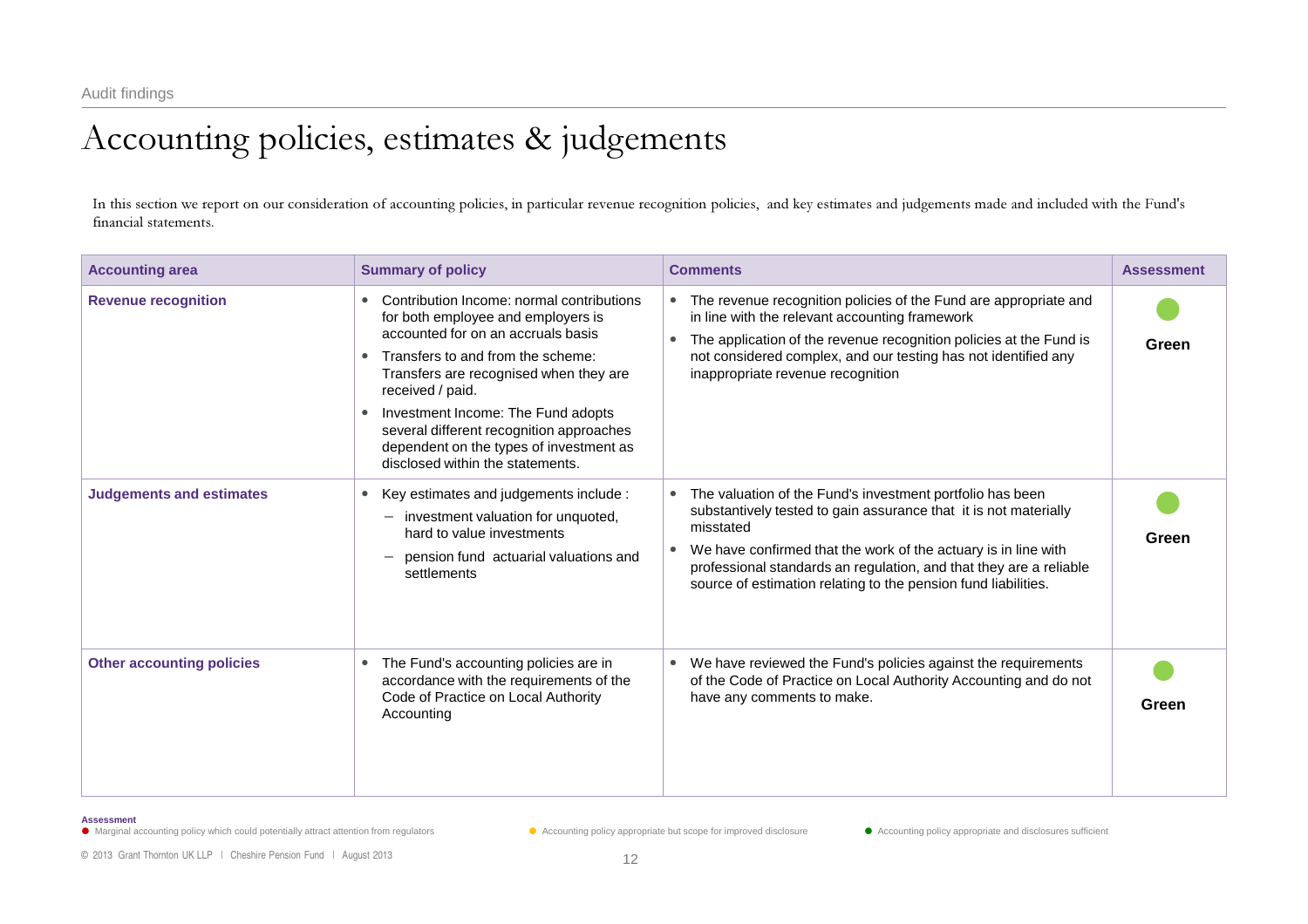## Misclassifications & disclosure changes

The table below provides details of misclassification and disclosure changes identified during the audit which have been made in the final set of financial statements.

| <b>Adjustment type</b> | <b>Value</b><br>$\int$ , 000 | <b>Account balance</b>     | $\mid$ Impact on the financial statements $\mid$                                                                                                                 |
|------------------------|------------------------------|----------------------------|------------------------------------------------------------------------------------------------------------------------------------------------------------------|
| Misclassification      | f <sub>147</sub> ,486        | Pooled Investment Vehicles | This misstatements is a misclassification with no impact on<br>the retained net assets carried forward. The misclassification                                    |
|                        | (f.147, 486)                 | Equities                   | was as a result of an in year change between share classes.<br>The misclassification also impact on other notes throughout<br>the statements (notes 15 and 15f). |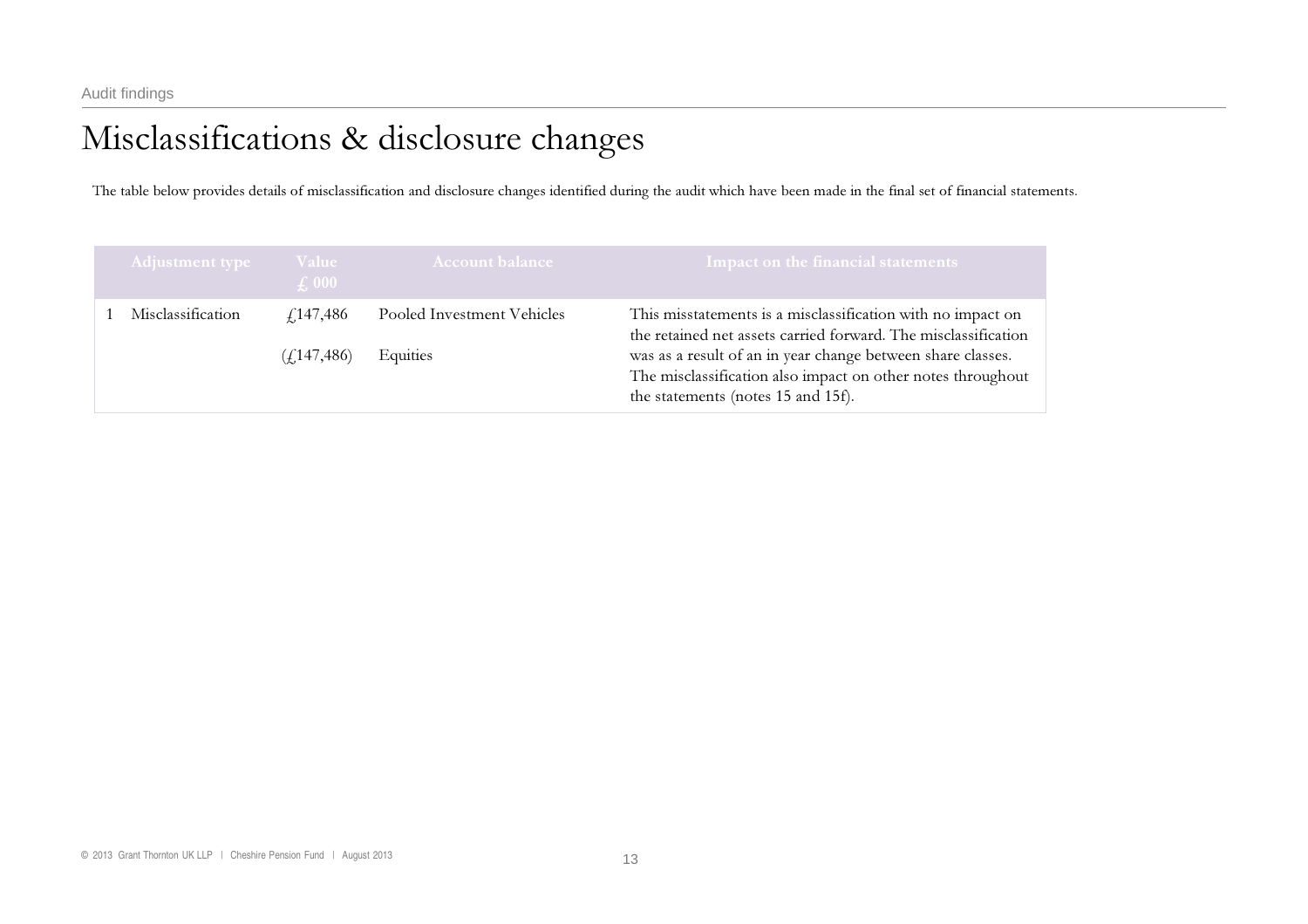### Other communication requirements

We set out below details of other matters which we, as auditors, are required by auditing standards to communicate to those charged with governance.

|    | <b>Issue</b>                                     | <b>Commentary</b>                                                                                                                                                                                                                                                                                   |
|----|--------------------------------------------------|-----------------------------------------------------------------------------------------------------------------------------------------------------------------------------------------------------------------------------------------------------------------------------------------------------|
| 1. | Matters in relation to fraud                     | We have previously discussed the risk of fraud with the Audit Committee and were not informed of any significant matters in relation<br>to fraud. We have not been made aware of any incidents in the period and no other issues have been identified during the course of<br>our audit procedures. |
| 2. | Matters in relation to laws and<br>requlations   | We are not aware of any significant incidences of non-compliance with relevant laws and regulations.                                                                                                                                                                                                |
| 3. | <b>Written representations</b>                   | A standard letter of representation has been requested from the Fund.                                                                                                                                                                                                                               |
| 4. | <b>Disclosures</b>                               | Our review found no material omissions in the financial statements.                                                                                                                                                                                                                                 |
| 5. | Matters in relation to related<br><b>parties</b> | We are not aware of any related party transactions which have not been disclosed.                                                                                                                                                                                                                   |
| 6. | <b>Going concern</b>                             | Our work has not identified any reason to challenge the Fund's decision to prepare the financial statements on a going concern basis.                                                                                                                                                               |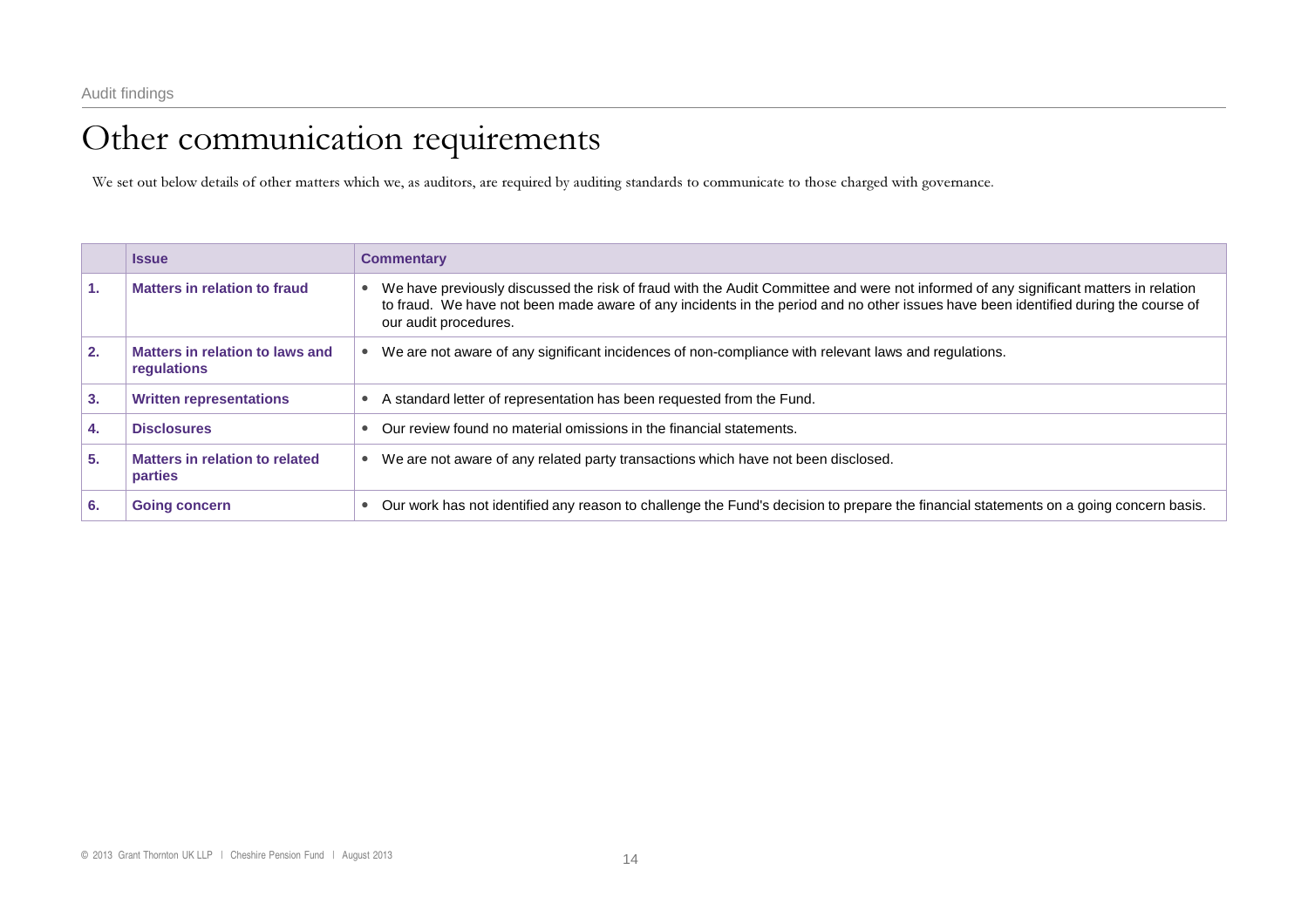## Section 3: Fees, non audit services and independence

**01. Executive summary** 

**02. Audit findings** 

**03. Fees, non audit services and independence** 

**04. Communication of audit matters**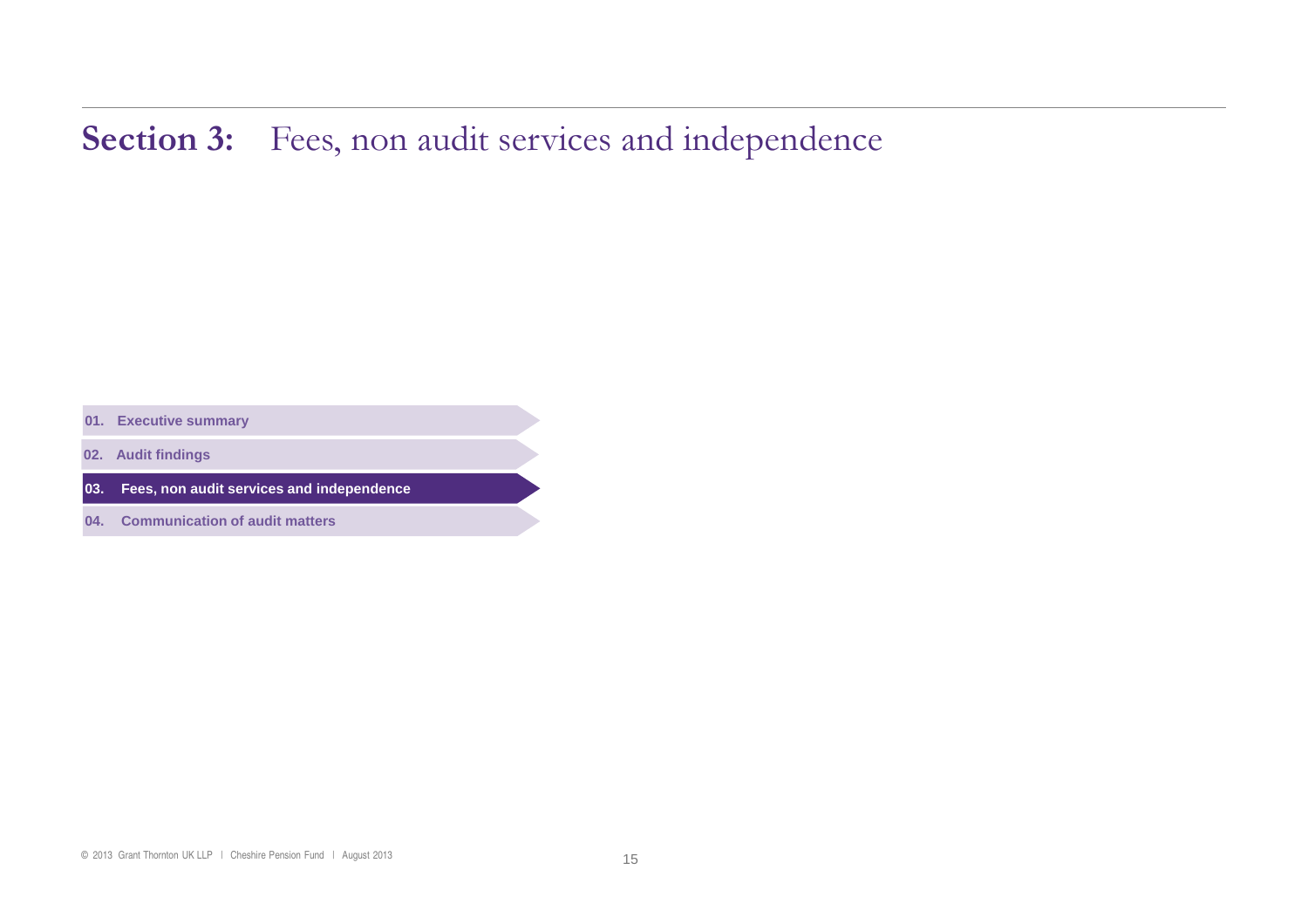## Fees, non audit services and independence

We confirm below our final fees charged for the audit and confirm there were no fees for the provision of non audit services.

### Fees

|                         | Per Audit plan Actual fees |        |
|-------------------------|----------------------------|--------|
|                         |                            |        |
| Fund audit              | 28.489                     | 28,489 |
| <b>Total audit fees</b> | 28,489                     | 28,489 |

### Fees for other services

| <b>Service</b> | <b>Fees £</b> |
|----------------|---------------|
| None           | Nil           |

### Independence and ethics

We confirm that there are no significant facts or matters that impact on our independence as auditors that we are required or wish to draw to your attention. We have complied with the Auditing Practices Board's Ethical Standards and therefore we confirm that we are independent and are able to express an objective opinion on the financial statements.

We confirm that we have implemented policies and procedures to meet the requirements of the Auditing Practices Board's Ethical Standards.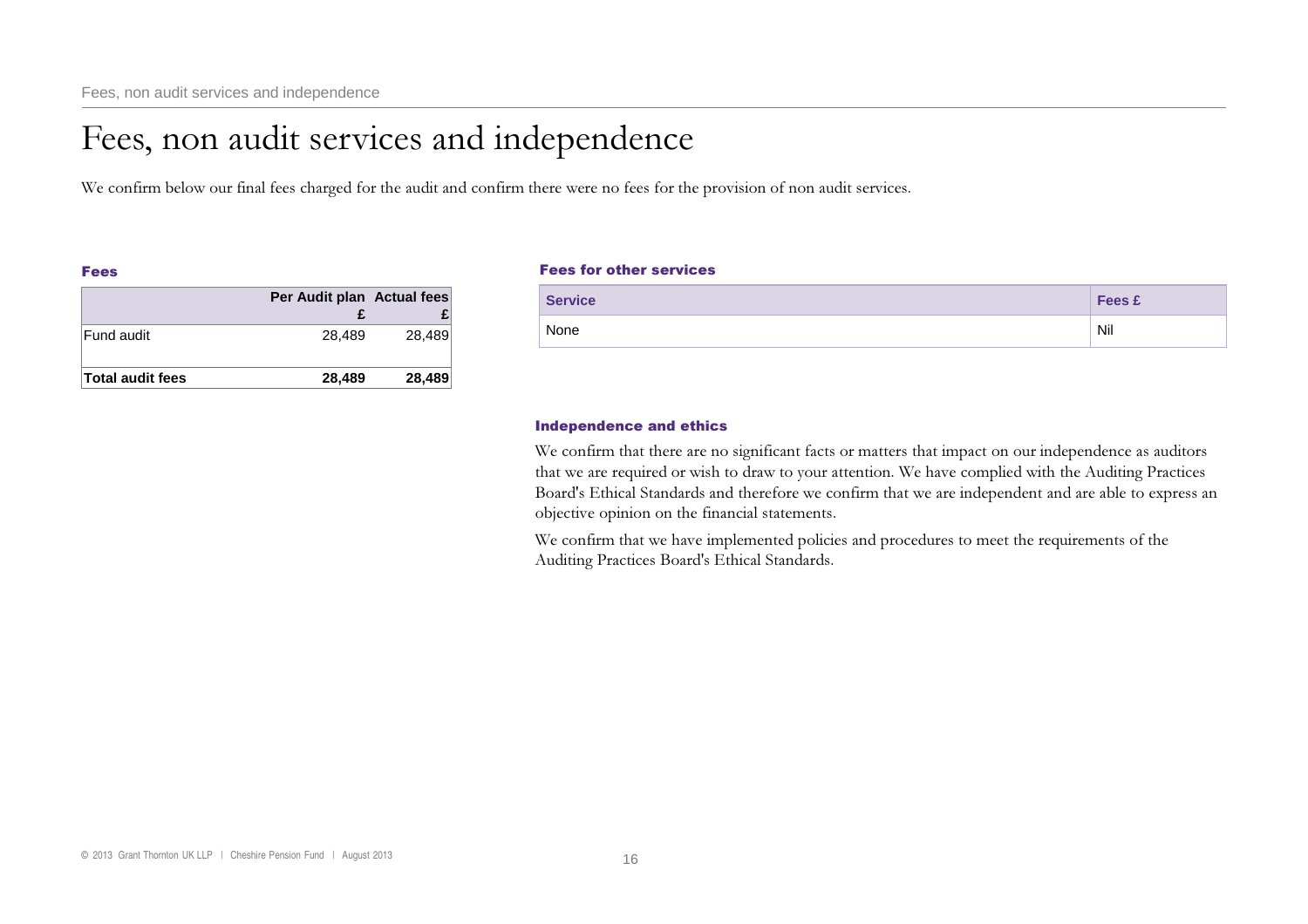## Section 4: Communication of audit matters

**01. Executive summary** 

**02. Audit findings** 

**03. Fees, non audit services and independence** 

**04. Communication of audit matters**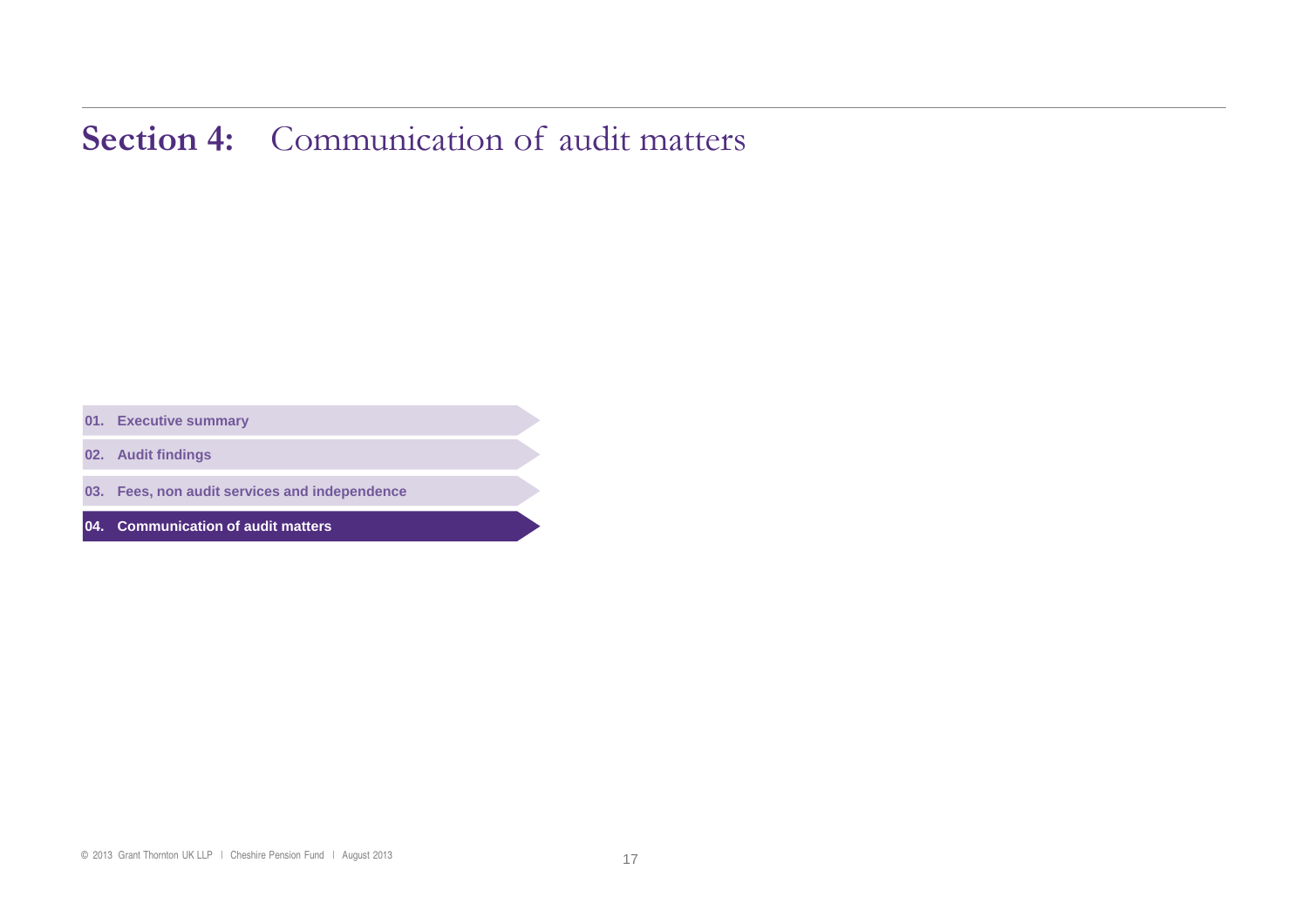## Communication of audit matters to those charged with governance

| International Standards on Auditing (ISA) 260, as well as other ISAs, prescribe matters<br>which we are required to communicate with those charged with governance, and which                                                                                      | <b>Our communication plan</b>                                                                                                                                                                                     | <b>Audit</b><br><b>Plan</b> | <b>Audit</b><br><b>Findings</b> |
|--------------------------------------------------------------------------------------------------------------------------------------------------------------------------------------------------------------------------------------------------------------------|-------------------------------------------------------------------------------------------------------------------------------------------------------------------------------------------------------------------|-----------------------------|---------------------------------|
| we set out in the table opposite.<br>The Audit Plan outlined our audit strategy and plan to deliver the audit, while this Audit<br>Findings report presents the key issues and other matters arising from the audit, together                                      | Respective responsibilities of auditor and management/those<br>charged with governance                                                                                                                            | ✓                           |                                 |
| with an explanation as to how these have been resolved.                                                                                                                                                                                                            | Overview of the planned scope and timing of the audit. Form, timing<br>and expected general content of communications                                                                                             | ✓                           |                                 |
| <b>Respective responsibilities</b><br>The Audit Findings Report has been prepared in the context of the Statement of                                                                                                                                               | Views about the qualitative aspects of the entity's accounting and<br>financial reporting practices, significant matters and issues arising<br>during the audit and written representations that have been sought |                             |                                 |
| Responsibilities of Auditors and Audited Bodies issued by the Audit Commission<br>www.audit-commission.gov.uk).                                                                                                                                                    | Confirmation of independence and objectivity                                                                                                                                                                      | $\checkmark$                | $\checkmark$                    |
| We have been appointed as the Fund's independent external auditors by the Audit<br>Commission, the body responsible for appointing external auditors to local public bodies<br>in England. As external auditors, we have a broad remit covering finance and        | A statement that we have complied with relevant ethical<br>requirements regarding independence, relationships and other<br>matters which might be thought to bear on independence.                                | ✓                           | ✓                               |
| governance matters.<br>Our annual work programme is set in accordance with the Code of Audit Practice ('the                                                                                                                                                        | Details of non-audit work performed by Grant Thornton UK LLP and<br>network firms, together with fees charged                                                                                                     |                             |                                 |
| Code') issued by the Audit Commission and includes nationally prescribed and locally                                                                                                                                                                               | Details of safeguards applied to threats to independence                                                                                                                                                          |                             |                                 |
| determined work. Our work considers the Fund's key risks when reaching our<br>conclusions under the Code.                                                                                                                                                          | Material weaknesses in internal control identified during the audit                                                                                                                                               |                             | ✓                               |
| It is the responsibility of the Fund to ensure that proper arrangements are in place for the<br>conduct of its business, and that public money is safeguarded and properly accounted<br>for. We have considered how the Fund is fulfilling these responsibilities. | Identification or suspicion of fraud involving management and/or<br>others which results in material misstatement of the financial<br>statements                                                                  |                             | ✓                               |
|                                                                                                                                                                                                                                                                    | Compliance with laws and regulations                                                                                                                                                                              |                             | $\checkmark$                    |
|                                                                                                                                                                                                                                                                    | Expected unmodified auditor's report                                                                                                                                                                              |                             | $\checkmark$                    |
|                                                                                                                                                                                                                                                                    | Uncorrected misstatements                                                                                                                                                                                         |                             | $\checkmark$                    |
|                                                                                                                                                                                                                                                                    | Significant matters arising in connection with related parties                                                                                                                                                    |                             | ✓                               |
|                                                                                                                                                                                                                                                                    | Significant matters in relation to going concern                                                                                                                                                                  |                             | ✓                               |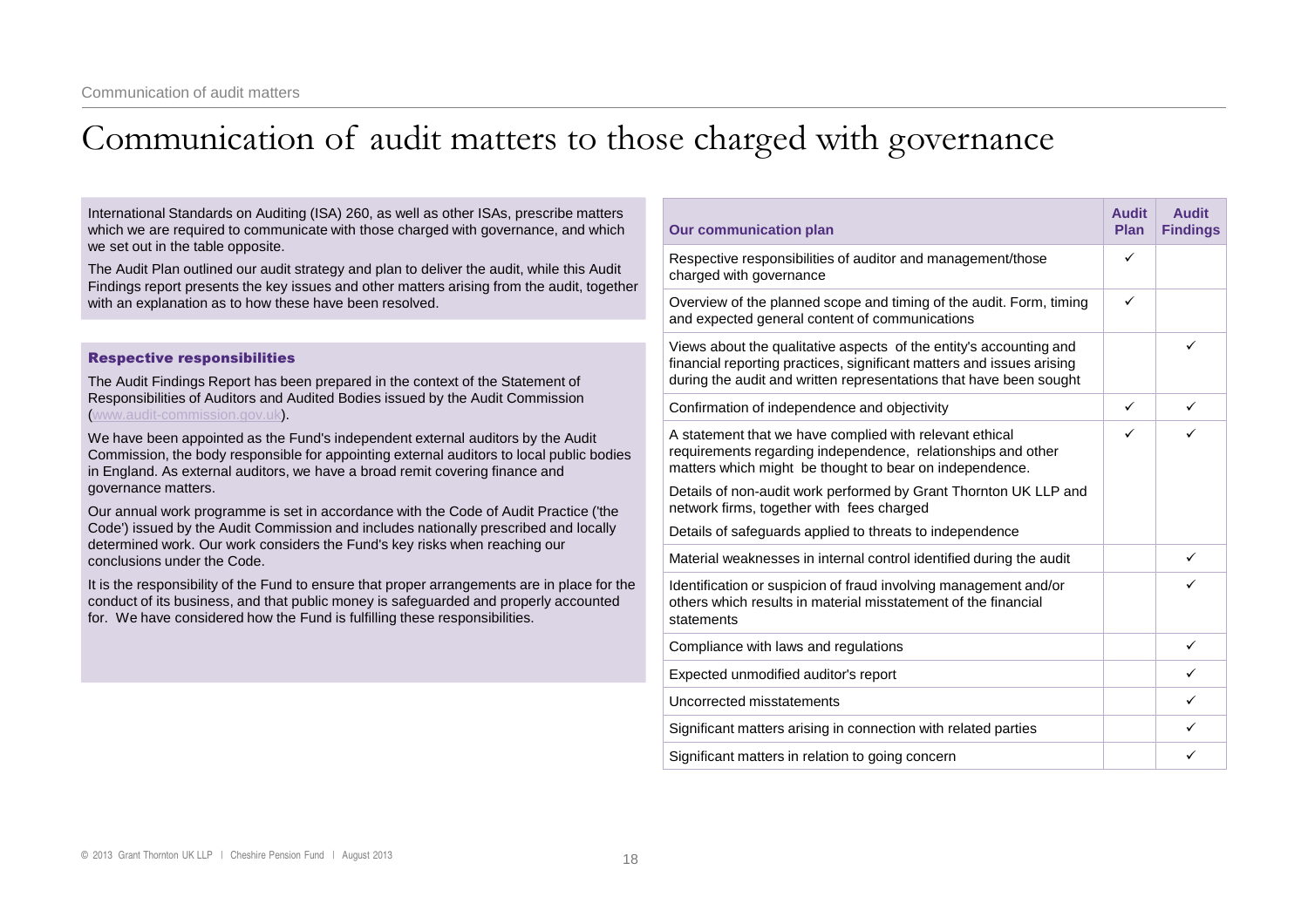Appendices

# Appendices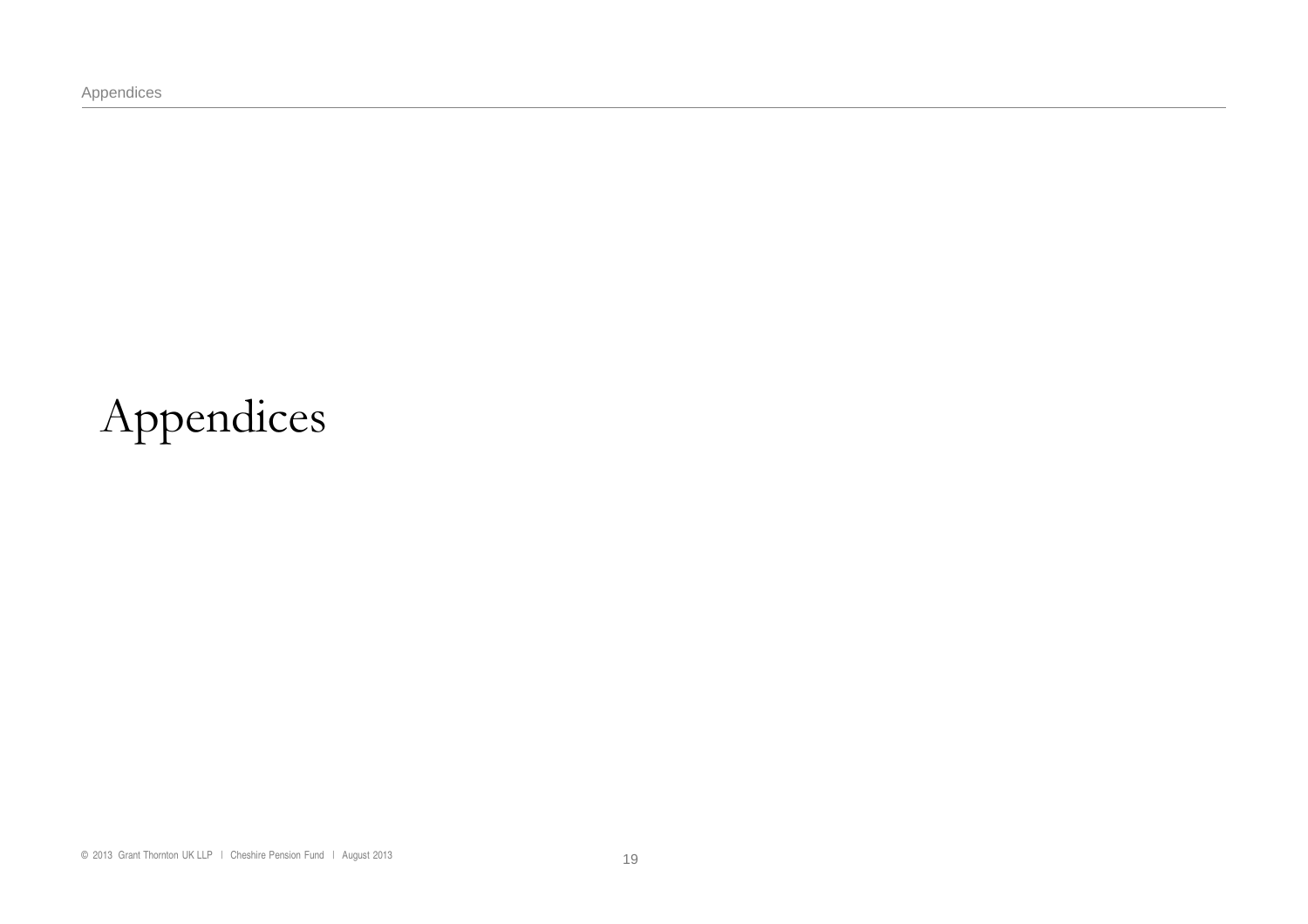## Appendix A: Action plan

### **Priority**

**High** - Significant effect on control system **Medium** - Effect on control system **Low** - Best practice

| <b>Rec</b><br>No. | <b>Recommendation</b>                                                                                                                                                                                                                                                                                                                                                                                                                                                                                         | <b>Priority</b> | <b>Management response</b>                                                                                                                                                                                                                                                                                                                                                                                                                                                                                                                                                                                                            | Implementation<br>date &<br>responsibility              |
|-------------------|---------------------------------------------------------------------------------------------------------------------------------------------------------------------------------------------------------------------------------------------------------------------------------------------------------------------------------------------------------------------------------------------------------------------------------------------------------------------------------------------------------------|-----------------|---------------------------------------------------------------------------------------------------------------------------------------------------------------------------------------------------------------------------------------------------------------------------------------------------------------------------------------------------------------------------------------------------------------------------------------------------------------------------------------------------------------------------------------------------------------------------------------------------------------------------------------|---------------------------------------------------------|
| 1                 | Responsibility of administering security within Capita<br>Academy and Oracle Financials should be performed<br>by system administrators. Password complexity<br>should also be enforced within these systems.                                                                                                                                                                                                                                                                                                 | Low             | Responsibility for all aspects of ICT system administration,<br>including who undertakes roles such as granting system access,<br>is being reviewed as part of the design process for the shared<br>services Separate Legal Entity (SLE). Revised protocols will be<br>considered and implemented where necessary as part of this<br>process.<br>Options being considered already include the purchase of a tool<br>which monitors access and activities within the system. This is<br>seen as an enhanced control to the system access process and<br>the manual controls already in place to monitor access and<br>system security. | April 2014<br><b>Shared Services</b><br>Programme Board |
| $\mathbf{2}$      | Batch processing arrangements for Oracle Financials<br>and Capita Academy need to be further developed by:<br>establishing policies and procedures covering<br>batch administration, monitoring and error<br>handling;<br>ensuring system administrators are responsible for<br>administration;<br>establishing a formalised change control process<br>for modifying batch jobs and schedules;<br>Introducing a formalised batch processing<br>monitoring process;<br>enabling the account lock out facility. | Low             | As reflected in the previous recommendation the administrative<br>processes governing the operation of all the Councils systems<br>are being reviewed in advance of the implementation of the<br>SLE.<br>The outcomes of this redesign process will, amongst other<br>things, ensure that the administrative processes for batch<br>processes are robust and undertaken by the most appropriate<br>person.<br>The level of documentation held will be reviewed to ensure that<br>it is sufficient to manage the risks associated with the respective<br>systems and roles.<br>20                                                      | April 2014<br><b>Shared Services</b><br>Programme Board |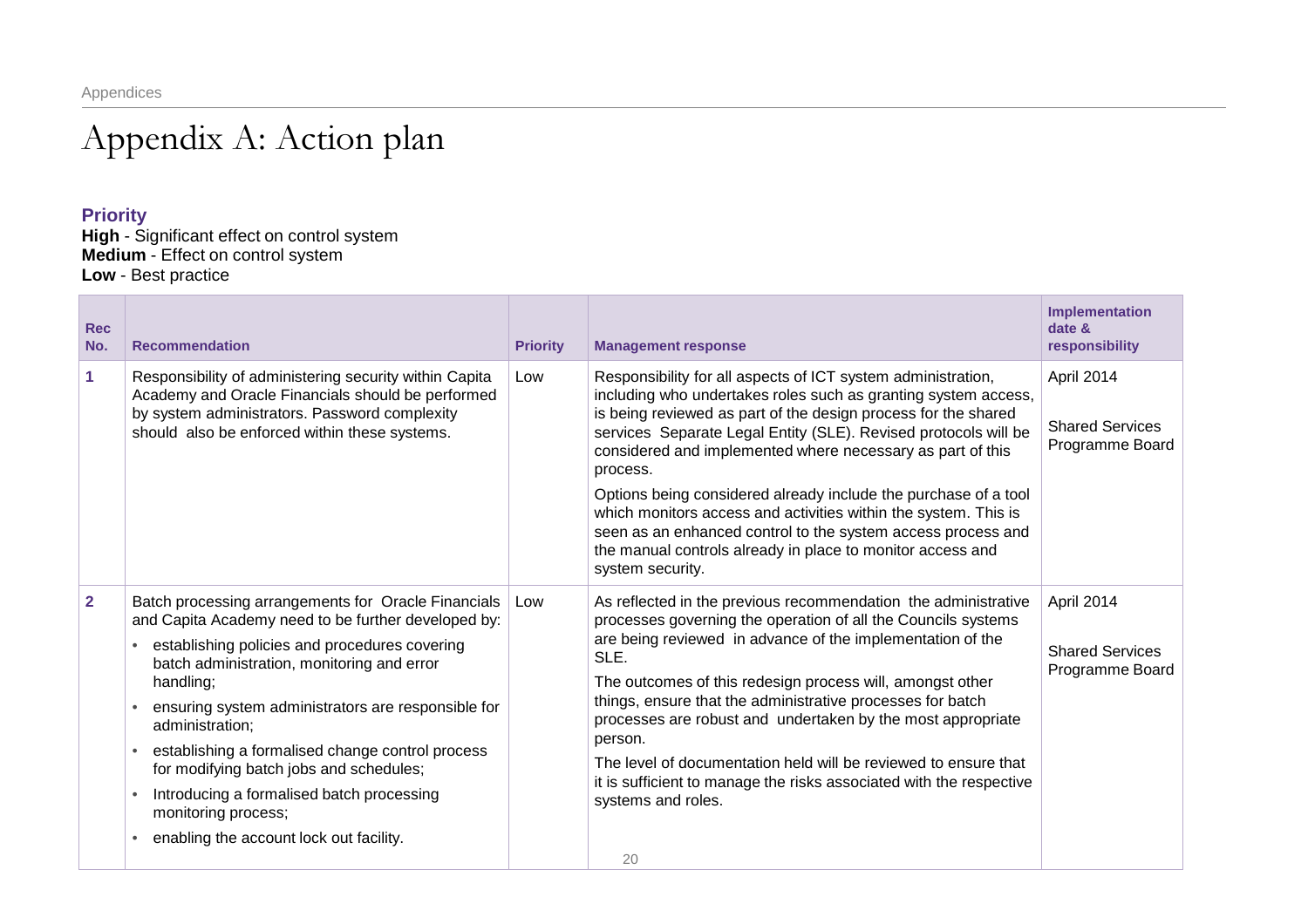## Appendix A: Action plan

### **Priority**

**High** - Significant effect on control system **Medium** - Effect on control system **Low** - Best practice

| <b>Rec</b><br>No. | <b>Recommendation</b>                                                                                                                                         | <b>Priority</b> | <b>Management response</b>                                                                                                                                                                                                                                                                                                                    | <b>Implementation date &amp;</b><br>responsibility      |
|-------------------|---------------------------------------------------------------------------------------------------------------------------------------------------------------|-----------------|-----------------------------------------------------------------------------------------------------------------------------------------------------------------------------------------------------------------------------------------------------------------------------------------------------------------------------------------------|---------------------------------------------------------|
| $\mathbf{3}$      | Management should periodically perform formal<br>reviews of user accounts and group membership<br>assignments within Active Directory for<br>appropriateness. | Low             | Existing controls ensure that responsibilities are<br>removed when individuals cease employment but<br>changes are not always captured when individuals<br>change roles. ICT and HR will need to work together to<br>identify a process to ensure permissions are<br>commensurate with the duties performed and are<br>reviewed periodically. | Mar 13<br><b>ICT Shared Service/</b><br>Human Resources |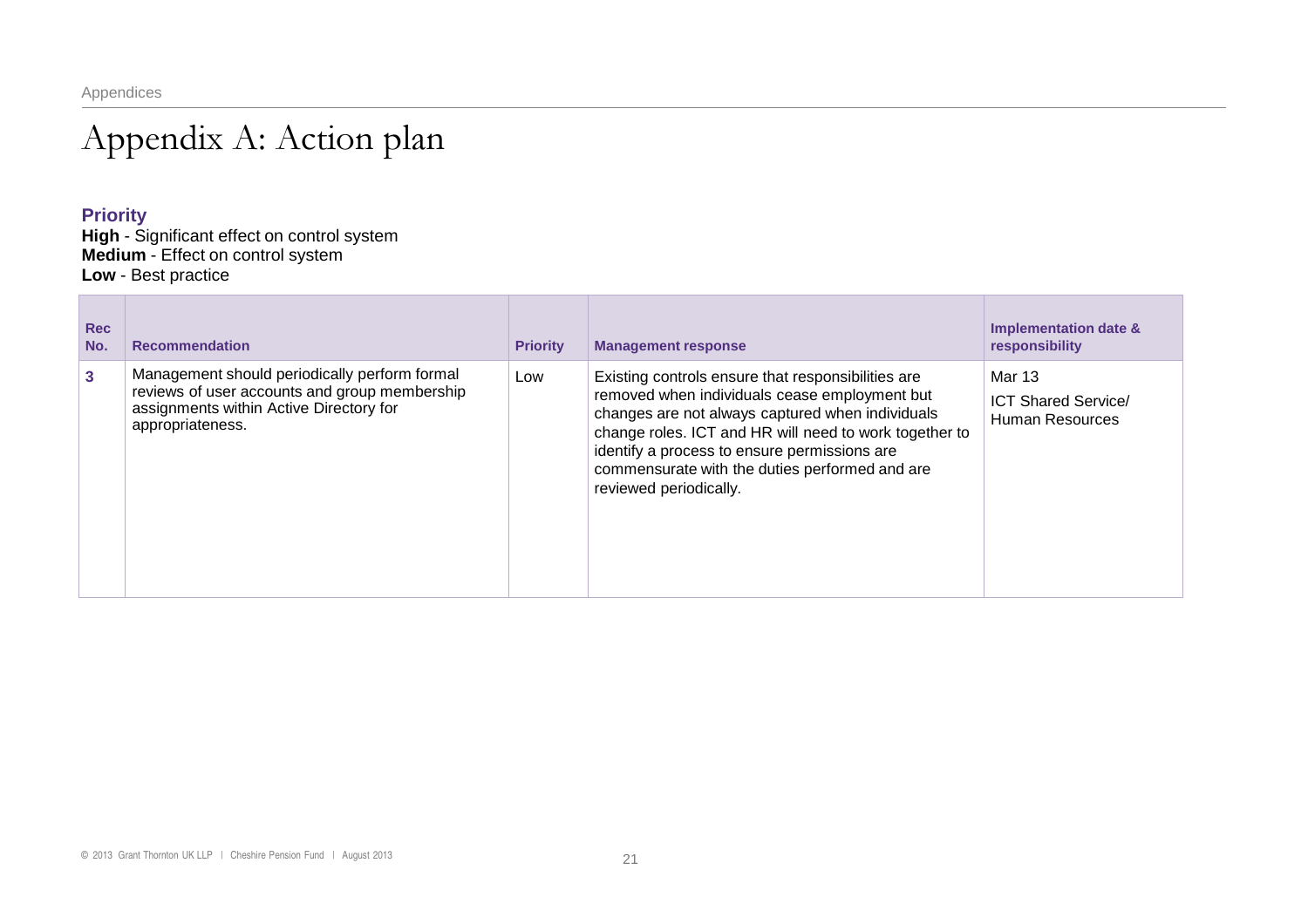## <span id="page-21-0"></span>Appendix B: Proposed audit opinion for the financial statements

**We anticipate we will provide Cheshire Pension Fund with an unqualified audit report** 

### INDEPENDENT AUDITOR'S REPORT TO THE MEMBERS OF CHESHIRE PENSIONFUND

#### Opinion on the pension fund financial statements

We have audited the pension fund financial statements of Cheshire Pension Fund for the year ended 31 March <sup>2013</sup> under the Audit Commission Act 1998. The pension fund financial statements comprise the Fund Account, the Net Assets Statement and the related notes. The financial reporting framework that has been applied in their preparation is applicable law and the CIPFA/LASAAC Code of Practice on Local Authority Accounting in the United Kingdom 2012/13.

This repor<sup>t</sup> is made solely to the members of Cheshire Pension Fund in accordance with Part II of the Audit Commission Act 1998 and for no other purpose, as set out in paragraph 48 of the Statement of Responsibilities of Auditors and Audited Bodies published by the Audit Commission in March 2010. To the fullest extent permitted by law, we do not accep<sup>t</sup> or assume responsibility to anyone other than the Authority and the Authority's Members as <sup>a</sup> body, for our audit work, for this report, or for the opinions we have formed.

#### Respective responsibilities of the Director of Resources and auditor

As explained more fully in the Statement of the Director of Resources Responsibilities, the Director of Resources is responsible for the preparation of the Authority's Statement of Accounts, which includes the pension fund financial statements, in accordance with proper practices as set out in the CIPFA/LASAAC Code of Practice on Local Authority Accounting in the United Kingdom, and for being satisfied that they give a true and fair view. Our responsibility is to audit and express an opinion on the financial statements in accordance with applicable law and International Standards on Auditing (UK and Ireland). Those standards require us to comply with the Auditing Practices Board's Ethical Standards for Auditors.

#### Scope of the audit of the financial statements

An audit involves obtaining evidence about the amounts and disclosures in the financial statements sufficient to give reasonable assurance that the financial statements are free from material misstatement, whether caused by fraud or error. This includes an assessment of: whether the accounting policies are appropriate to the fund's circumstances and have been consistently applied and adequately disclosed; the reasonableness of significant accounting estimates made by the Director of Resources; and the overall presentation of the financial statements. In addition, we read all the financial and nonfinancial information in the explanatory foreword and the annual repor<sup>t</sup> to identify material inconsistencies with the audited financial statements. If we become aware of any apparen<sup>t</sup> material misstatements or inconsistencies we consider the implications for our report.

#### Opinion on other matters

In our opinion, the information given in the explanatory foreword and the content of the Annual Report for the financial year for which the financial statements are prepared is consistent with the financial statements.

#### Opinion on financial statements

In our opinion the pension fund's financial statements:

• give a true and fair view of the financial transactions of the pension fund during the year ended 31 March 2013 and the amount and disposition of the fund's assets and liabilities as at 31 March 2013, other than liabilities to pay pensions and other benefits after the end of the scheme year; and

• have been properly prepared in accordance with the CIPFA/LASAAC Code of Practice on Local Authority Accounting in the United Kingdom 2012/13.

Judith Tench Engagement Lead for and on behalf of Grant Thornton UK LLP, Appointed Auditor

Royal Liver Building Liverpool L3 1PS

August 2013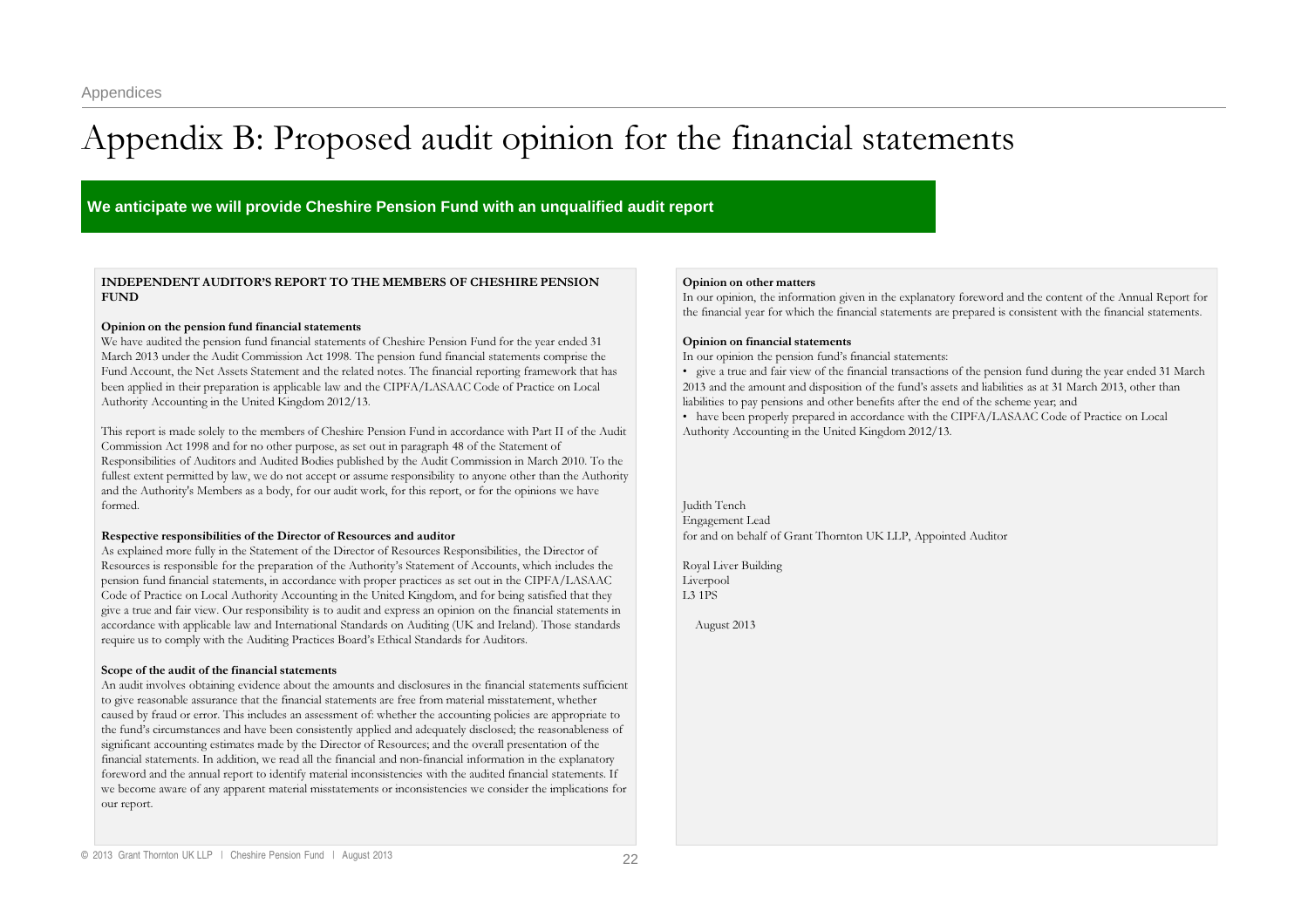## <span id="page-22-0"></span>Appendix C: Proposed audit opinion for the annual report

**We anticipate we will provide Cheshire Pension Fund with an unqualified audit report for inclusion in the annual report** 

### INDEPENDENT AUDITOR'S REPORT TO THE MEMBERS OF CHESHIRE PENSIONFUND

#### Opinion on the pension fund financial statements

We have audited the pension fund financial statements of Cheshire Pension Fund for the year ended 31 March <sup>2013</sup> under the Audit Commission Act 1998. The pension fund financial statements comprise the Fund Account, the Net Assets Statement and the related notes. The financial reporting framework that has been applied in their preparation is applicable law and the CIPFA/LASAAC Code of Practice on Local Authority Accounting in the United Kingdom 2012/13.

This repor<sup>t</sup> is made solely to the members of Cheshire Pension Fund in accordance with Part II of the Audit Commission Act 1998 and for no other purpose, as set out in paragraph 48 of the Statement of Responsibilities of Auditors and of Audited Bodies published by the Audit Commission in March 2010. To the fullest extent permitted by law, we do not accep<sup>t</sup> or assume responsibility to anyone other than the Authority and the Fund's Members as <sup>a</sup> body, for our audit work, for this report, or for the opinions we have formed.

#### Respective responsibilities of the Director of Resources and auditor

As explained more fully in the Statement of the Director of Resources Responsibilities, the Director of Resources is responsible for the preparation of the pension fund's financial statements and for being satisfied that they give a true and fair view. Our responsibility is to audit and express an opinion on the financial statements in accordance with applicable law and International Standards on Auditing (UK and Ireland). Those standards require us to comply with the Auditing Practices Board's Ethical Standards for Auditors.

#### Scope of the audit of the financial statements

An audit involves obtaining evidence about the amounts and disclosures in the financial statements sufficient to give reasonable assurance that the financial statements are free from material misstatement, whether caused by fraud or error. This includes an assessment of: whether the accounting policies are appropriate to the fund's circumstances and have been consistently applied and adequately disclosed; the reasonableness of significant accounting estimates made by the Director of Resources; and the overall presentation of the financial statements. In addition, we read all the financial and nonfinancial information in the annual repor<sup>t</sup> to identify material inconsistencies with the audited financial statements. If we become aware of any apparen<sup>t</sup> material misstatements or inconsistencies we consider the implications for our report.

#### Opinion on other matters

In our opinion, the information given in the annual repor<sup>t</sup> for the financial year for which the financial statements are prepared is consistent with the financial statements.

#### Matters on which we report by exception

We report to you if, in our opinion the governance compliance statement does not reflect compliance with the Local Government Pension Scheme (Administration) Regulations 2008 and related guidance. We have nothing to repor<sup>t</sup> in this respect.

#### Opinion on financial statements

In our opinion the pension fund's financial statements:

• give a true and fair view of the financial transactions of the pension fund during the year ended 31 March 2013 and the amount and disposition of the fund's assets and liabilities as at 31 March 2013, other than liabilities to pay pensions and other benefits after the end of the scheme year; and

• have been properly prepared in accordance with the CIPFA/LASAAC Code of Practice on Local Authority Accounting in the United Kingdom 2012/13.

Judith Tench Engagement Lead for and on behalf of Grant Thornton UK LLP, Appointed Auditor

Royal Liver Building Liverpool L3 1PS

August 2013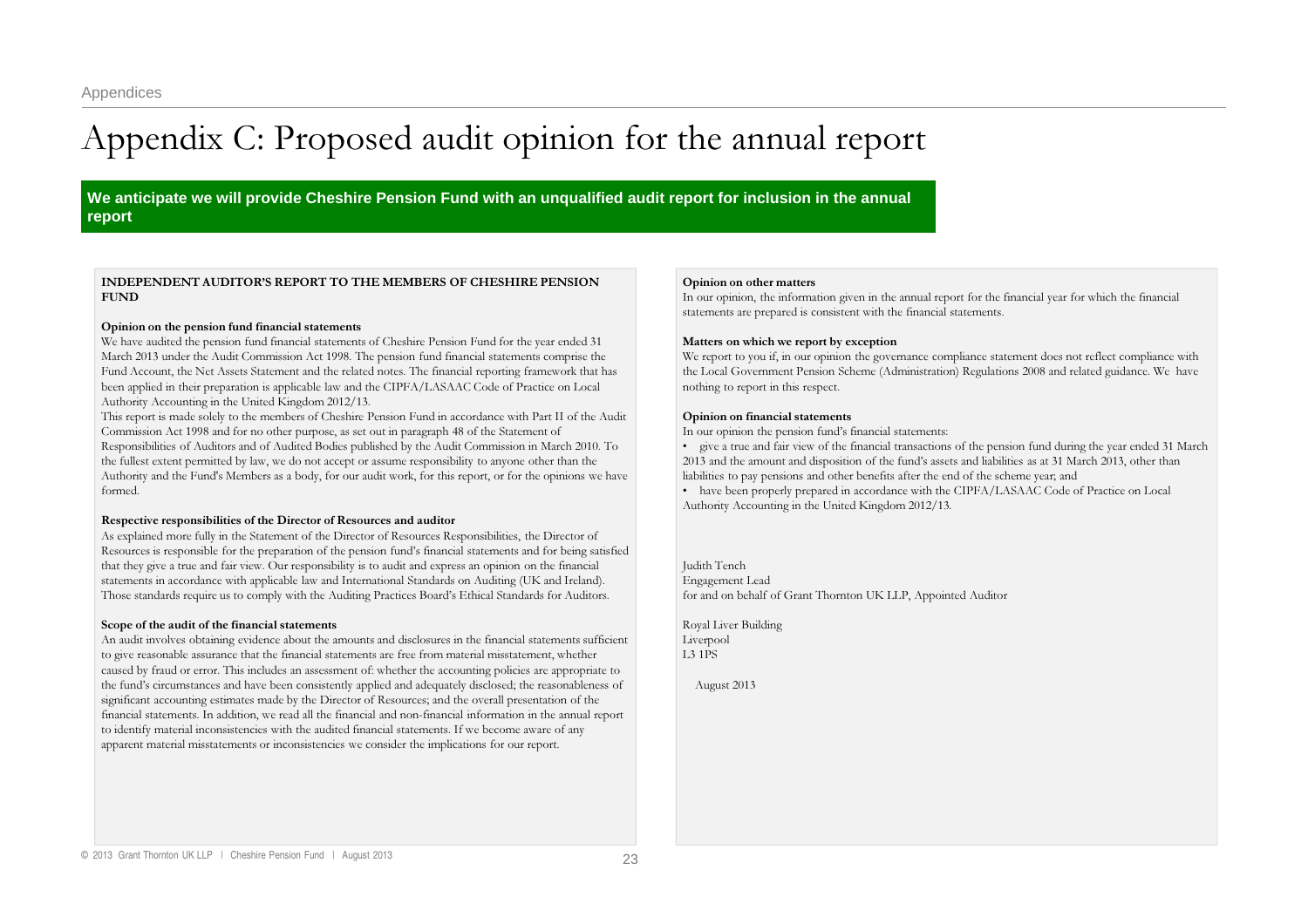### <span id="page-23-0"></span>Appendix D: Letter of Representation

Grant Thornton UK LLP Royal Liver Building Liverpool L3 1PS27 August 2013

Dear Sirs

#### Cheshire Pension Fund

#### Financial Statements for the year ended 31 March 2013

This representation letter is provided in connection with your audit of the financial statements of Cheshire Pension Fund for the year ended 31 March 2013 for the purpose of expressing an opinion as to whether the financial statements show <sup>a</sup> true and fair view of the financial transactions of the Fund during the year ended 31 March 2013, and of the amount and disposition at that date of its assets and liabilities, other than liabilities to pay pensions and benefits after the end of the Fund year, in accordance with applicable law and the CIPFA/LASAAC Code of Practice on Local Authority Accounting in the United Kingdom 2012/13 (the Code).

#### Financial Statements

1. We have fulfilled our responsibilities for the preparation of the financial statements in accordance with the Code; in particular the financial statements show <sup>a</sup> true and fair view in accordance therewith, and for keeping records in respec<sup>t</sup> of contributions received in respec<sup>t</sup> of active members.

2. We acknowledge our responsibility for the design and implementation of internal control to preven<sup>t</sup> and detect error and fraud.

3. Significant assumptions used by us in making accounting estimates, including those measured at fair value, are reasonable.

4. Related party relationships and transactions have been appropriately accounted for and disclosed in accordance with the requirements of the Code.

5. All events subsequent to the date of the financial statements and for which the Code requires adjustment or disclosure have been adjusted or disclosed.

6. The financial statements are free of material misstatements, including omissions.

7. We believe that the Pension Scheme's financial statements should be prepared on <sup>a</sup> going concern basis on the grounds that current and future sources of funding or suppor<sup>t</sup> will be more than adequate for the Pension Scheme's needs. We believe that no further disclosures relating to the Pension Scheme's ability to continue as a going concern need to be made in the financial statements.

8. We have no plans or intentions that may materially alter the carrying value or classification of assets and liabilities reflected in the financial statements.

9. We acknowledge our responsibilities for making the accounting estimates included in the financial statements. Where it was necessary to choose between estimation techniques that comply with the Code, we selected the estimation technique considered to be the most appropriate to the Pension Fund's particular circumstances for the purpose of giving a true and fair view. Those estimates reflect our judgment based on our knowledge and experience about pas<sup>t</sup> and current events and are also based on our assumptions about conditions we expec<sup>t</sup> to exist and courses of action we expec<sup>t</sup> to take.

#### Information Provided

10. We have provided you with:

(a) access to all information of which we are aware that is relevant to the preparation of the financial statements such as records, documentation and other matters; (b) additional information that you have requested from us for the purpose of your audit; and (c) unrestricted access to persons from whom you determine it necessary to obtain audit evidence.

11. We have disclosed to you the results of our assessment of the risk that the financial statements may be materially misstated as <sup>a</sup> result of fraud.

12. All transactions have been recorded in the accounting records and are reflected in the financial statements

13. We are not aware of any fraud or suspected fraud affecting the Fund involving:

#### (a) management;

(b) employees who have significant roles in internal control; or (c) others where the fraud could have a material effect on the financial statements.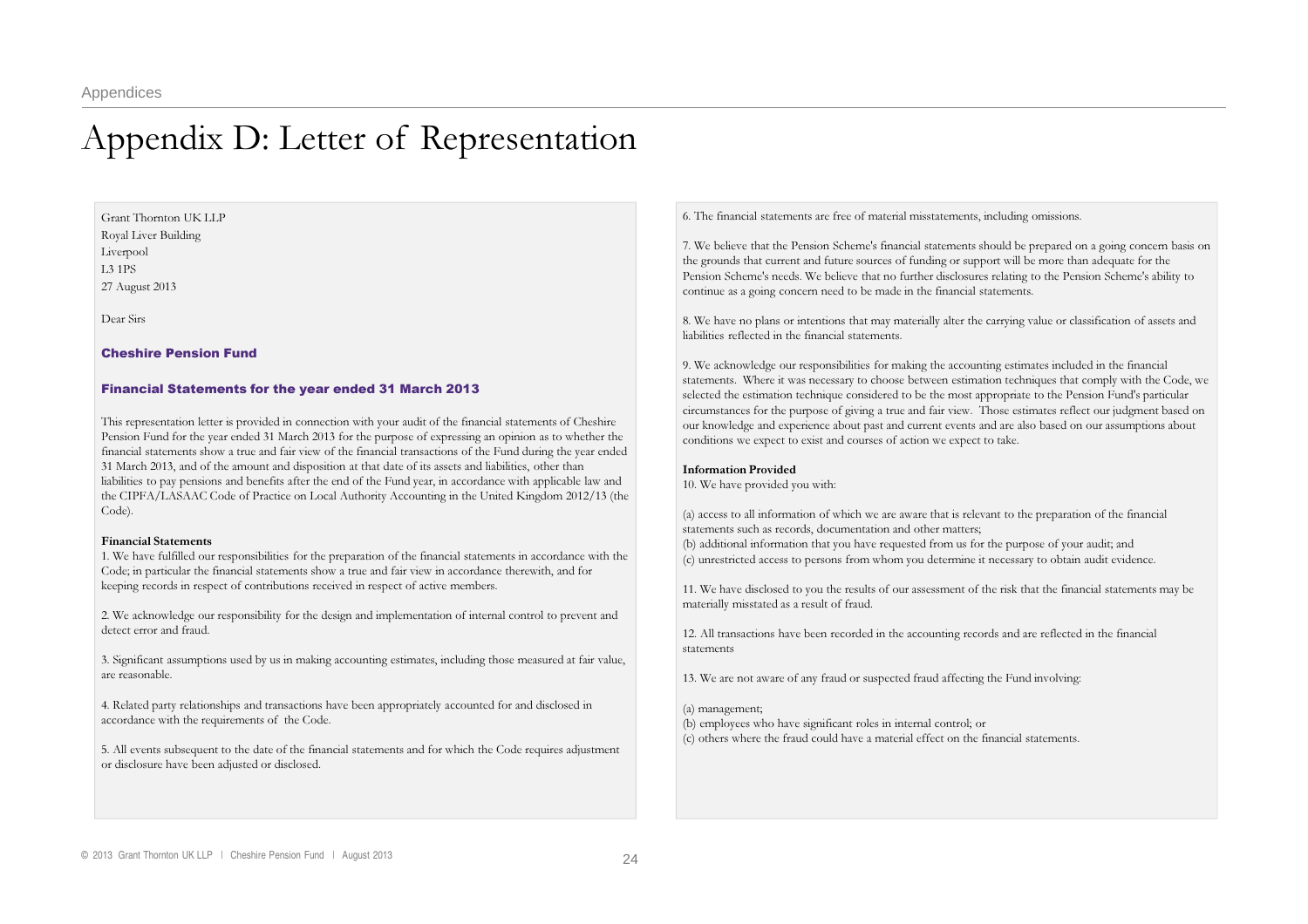### Appendix D: Letter of Representation

14. We have no knowledge of any allegations of fraud, or suspected fraud, affecting the Fund's financial statements communicated by employees, former employees, analysts, regulators or others.

15. We are not aware of any instances of noncompliance or suspected noncompliance with laws and regulations whose effects should be considered when preparing financial statements.

16. There have been no communications with The Pensions Regulator or other regulatory bodies during the fund year or subsequently concerning matters of noncompliance with any legal duty.

17. We are not aware of any reports having been made to The Pensions Regulator by any of our advisors.

18. We have disclosed to you the identity of the Fund's related parties and all the related party relationships and transactions of which we are aware.

19. We confirm that no trustee of the fund is connected with, or is an associate of, Grant Thornton UK LLP which would render Grant Thornton UK LLP ineligible to act as auditor to the Fund under section 27 of the Pensions Act 1995.

#### **Other**

20. We confirm that the Fund is <sup>a</sup> Registered Pension Fund. We are not aware of any reason why the tax status of the Fund should change.

21. We confirm that we are not aware of any late contributions or breaches of the schedule of contributions that have arisen which we considered did not require reporting under the easement introduced under The Occupational Pension Funds (Miscellaneous Amendments) Regulations 2000.

22. We have not commissioned advisory reports which may affect the conduct of your work in relation to the fund's financial statements and schedule of contributions.

#### Approval

The approval of this letter of representation was minuted by the Pension Funds Audit and Governance Committee at its meeting on 27 August 2013.

#### Signed on behalf of the Pension Fund

Name……………………………Position………………………….

Date…………………………….

Name……………………………Position………………………….

Date…………………………….

© 2013 Grant Thornton UK LLP | Cheshire Pension Fund | August 2013 25